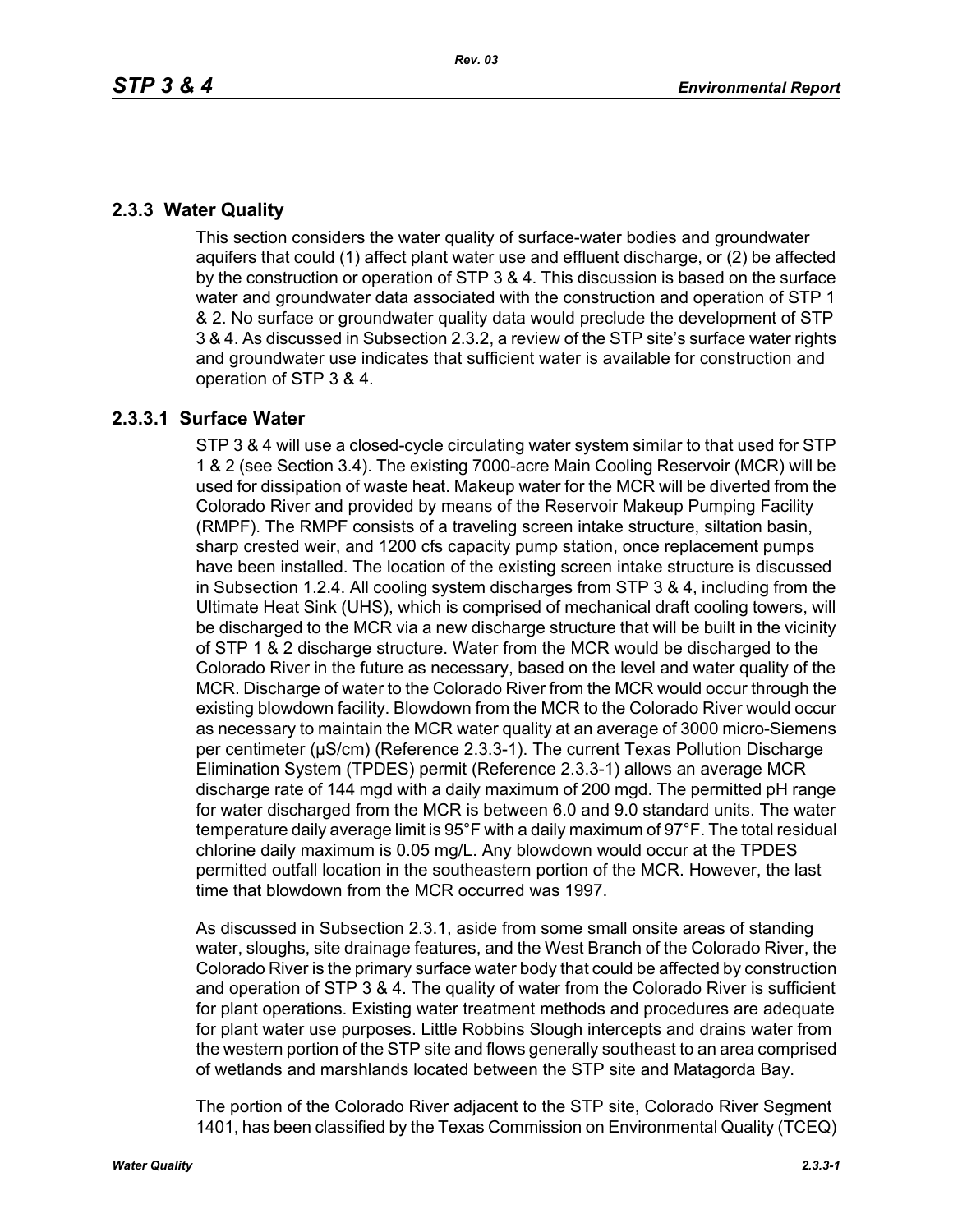as Tidal (Reference 2.3.3-1). The closest surface water quality monitoring station to the STP site is located at the Lower Colorado River Authority's (LCRA) Selkirk Island monitoring station located approximately 2 miles downstream of FM 521 and approximately 1.5 miles east of the southeast portion of the MCR. Water quality data for this station for the period from January 2000 through September 2006 is included in Table 2.3.3-1 (Reference 2.3.3-3). Based on the data available at this location, the water quality is sufficient for plant use and there appears to be no environmental stressors associated with the existing water quality.

Freshwater flow from the Colorado River is important to the health and biological diversity of Matagorda Bay. A consortium of state agencies including the LCRA, Texas Parks and Wildlife Department (TPWD), TCEQ, and Texas Water Development Board (TWDB) recently selected 25 parts per thousand as the "desired salinity" in the eastern arm of Matagorda Bay, downstream of the mouth of the diverted Colorado River (Reference 2.3.3-4). It was agreed that this level of salinity would provide a "refuge" or "sanctuary" for important finfish and shellfish, particularly the Eastern oyster. In addition,TPWD designated this eastern arm of Matagorda Bay a finfish and shellfish nursery, making it off limits to commercial fishing and commercial harvesting of oysters. Table 2.3.3-2 shows targeted Colorado River freshwater inflows by month. Computer modeling indicated that an average monthly inflow of 36,000 acre-feet would be required to maintain an average salinity of 25 parts per thousand in the nursery area (Reference 2.3.3-4). As can be seen in the data presented in Section 5.2, STP withdrawal from the Colorado River is not expected to adversely impact achievement of this average monthly inflow rate.

Water quality data, primarily for metals and salts, for two reservoir sampling events performed during 2006 is summarized in Table 2.3.3-3.

Additional surface water sampling at the STP site includes sampling for radionuclides as part of the site's Radiological Environmental Monitoring Program (REMP). Surface water samples from various locations in the vicinity of the site were analyzed for the radionuclides indicated in Table 2.3.3-4 during 2005. The results of the analytical testing indicated that tritium was the only radionuclide that tested above its lower detection limit. Out of the 12 samples tested for tritium, only 4 indicated the presence tritium above detection limits. The sample location with the highest annual mean value was located in the south-southeast portion of the MCR near the blowdown discharge. The remainder of the radionuclides analyzed (40 samples) were not detected above their lower detection limits.

In addition to the sampling locations included in the REMP, there were historical sampling events for tritium at other locations. Water bodies sampled have included the west branch of the Colorado River, Little Robbins Slough, the east branch of Little Robbins Slough, an onsite ditch northeast of the MCR, and the MCR. The tritium data for these water bodies is summarized in Table 2.3.3-5. Sampling results indicate the presence of tritium in all six of the surface water body locations analyzed. Tritium was also detected in pressure relief wells (Table 2.3.3-6) installed within the above grade MCR dike. All measured tritium concentrations were below the U.S. Environmental Protection Agency's primary drinking water standard of 20,000 picoCuries per liter.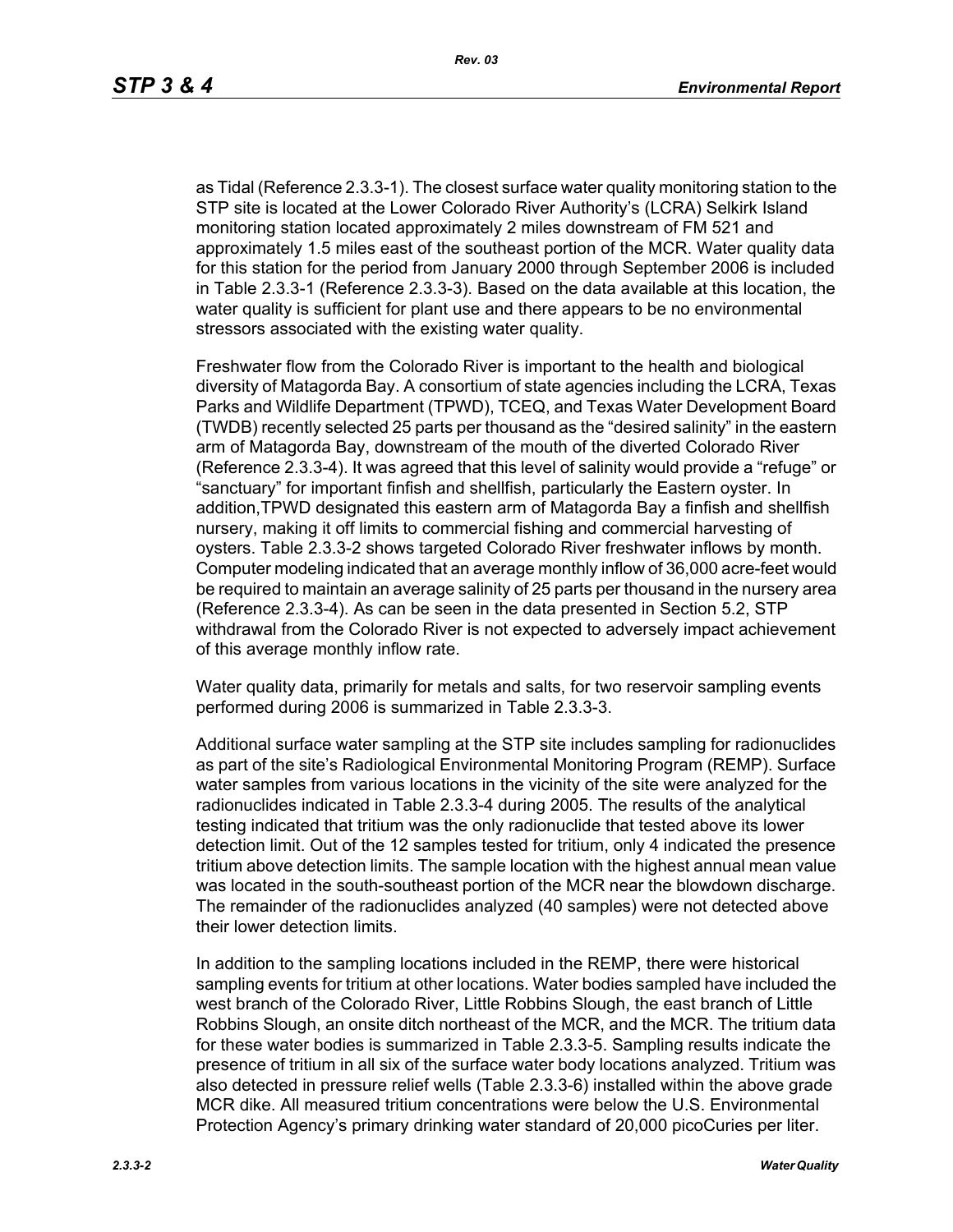Since the relief wells discharge to the surface ditches around the dike, the results of the tritium analyses for these wells is considered surface water data.

Segment 1401 water uses support aquatic life, contact recreation, general use, and fish consumption. In 2004, Segment 1401 was assessed as "fully supported" for aquatic life, contact recreation, and for general uses. Fish consumption was not assessed (Reference 2.3.3-2). The draft 2006 water body assessment list shows the segment as not supporting contact recreational use due to the presence of the bacteria *enterococcus* (Reference 2.3.3-5). *Enterococcus* is normally found in human and animal waste (Reference 2.3.3-6). Water quality associated with bacteria generally deteriorates during periods of heavy precipitation. Runoff from livestock producing facilities could carry increased amounts of bacteria which could then be carried to the nearest surface water feature. Heavy rains could also tax wastewater treatment facilities by flooding the systems and flushing water not yet fully treated to surface water features for transport downstream. Since there had been no release of water to the Colorado River from STP 1 & 2 operations, the STP site would not be considered a potential source of the bacteria. However, water pumped from the Colorado River to the MCR could also transport bacteria, which would be removed from the water stream during the water treatment process.

### **2.3.3.2 Groundwater**

Groundwater quality in the Gulf Coast Aquifer generally varies with depth and location. Water quality is good in terms of dissolved solids in the central and northeastern parts of the aquifer where the aquifer contains less than 500 milligrams per liter (mg/L) of total dissolved solids, but declines to the south where the total dissolved solids range from 1000 to more than 10,000 mg/L (Reference 2.3.3-7). Groundwater becomes more saline in the deeper subsurface and in discharge areas due to the long groundwater residence times and continued reaction with the aquifer minerals (Reference 2.3.3-8). Groundwater salinity is a function of total dissolved solids concentration. The salinity scale is as follows: fresh water (less than 1000 mg/L), slightly saline (1000 to 3000 mg/L) moderately saline (3000 to 10,000 mg/L), very saline (10,000 to 35,000 mg/L), and brine (greater than 35,000 mg/L) (Reference 2.3.3-8).

The aquifer of interest at the STP site is the Chicot Aquifer, which is the most shallow aquifer in the Gulf Coast Aquifer system. At the STP site, underlying aquifers within the Gulf Coast Aquifer System include the Evangeline, Jasper, and Catahoula Aquifers (Reference 2.3.3-8). The upper portion of the Chicot Aquifer is comprised of the Beaumont Formation.

The TCEQ is the entity responsible for protecting the state's groundwater quality. To this end, the TCEQ has implemented a comprehensive statewide groundwater management policy of antidegradation and has instituted a groundwater quality assessment program that maintains a network designed to monitor the ambient groundwater quality of nine major aquifer systems in Texas. One of these nine aquifer systems, the Chicot Aquifer (part of Gulf Coast Aquifer system), underlies the STP site.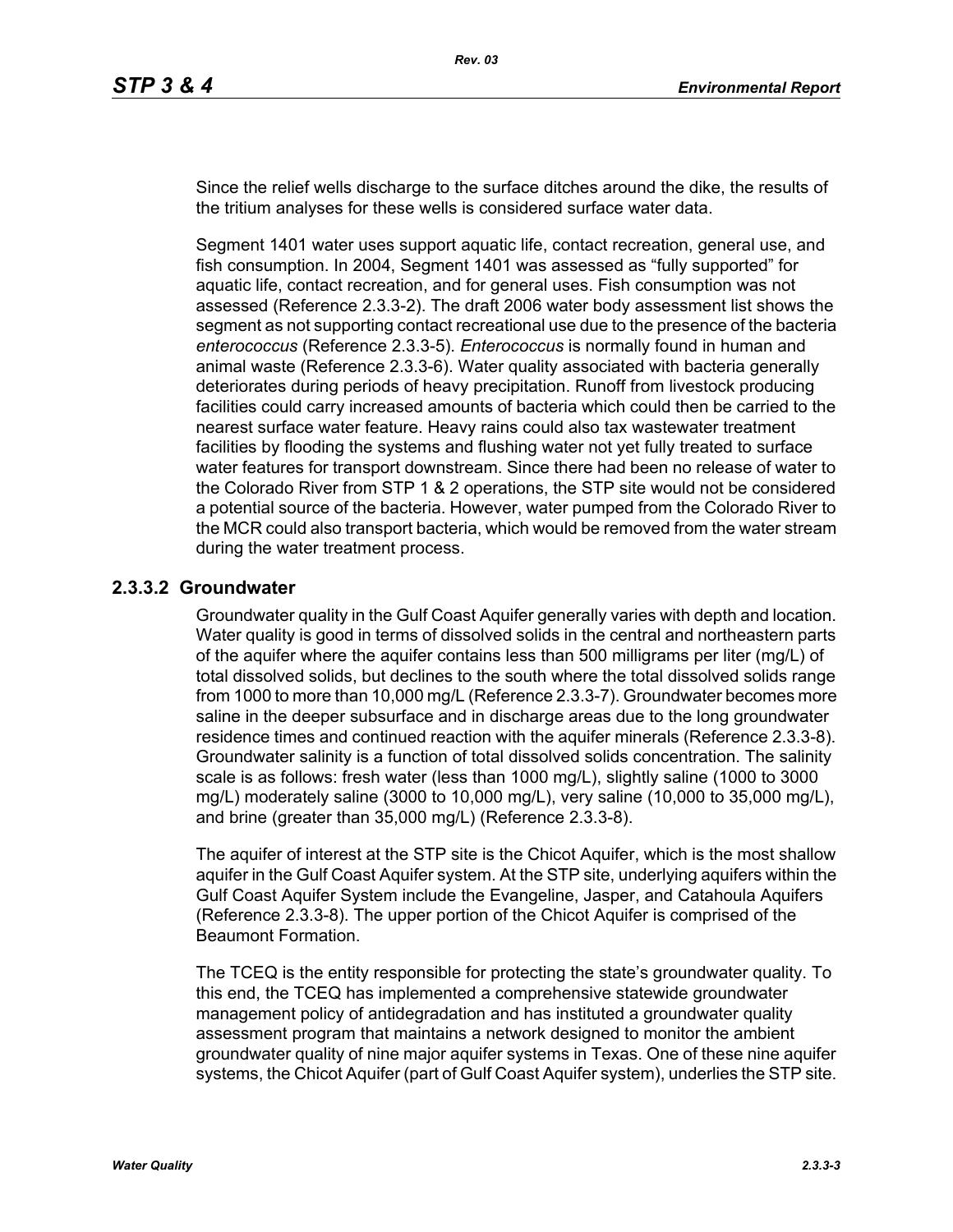Radionuclides, including uranium, radium, and radon gas are naturally occurring within the central and northeastern portion of the Gulf Coast Aquifer, with a high occurrence in the Harris County area located northeast of Matagorda County (Reference 2.3.3-7).

Groundwater quality data from wells within 6 miles (9.6 kilometers) of the STP site located in the same portion of the Chicot Aquifer as the STP site wells are summarized in Table 2.3.3-7. The locations of the wells are indicated on Figure 2.3.2-1.

In 2005, sample analyses on 26 groundwater samples from drinking water wells included in the REMP were analyzed for radionuclides. The results are included in Table 2.3.3-8. The results indicated that Gross Beta was the only radionuclide detected above laboratory detection levels. The control station for the sampling event had higher results than the STP site samples. The location with the highest annual mean Gross Beta concentration was 14 miles (22.4 kilometers) north-northeast of STP 1 & 2. The elevated levels reflect natural radioactive material in the well water, activity not related to the STP site operations.

In 2005, sample analyses on six groundwater samples from monitoring wells included in the REMP were analyzed for the radionuclides. The results are included in Table 2.3.3-9 Tritium was the only radionuclide detected above laboratory detection levels. The location with the highest annual mean tritium concentration was directly south of, and adjacent to, the MCR, 3.8 miles south of STP 1 & 2.

In 2006, sample analyses on 16 groundwater samples from monitoring wells included in the REMP were analyzed for tritium. The results, as shown in Table 2.3.3-10, indicated levels above detection limits at only one groundwater sampling location, piezometer well number 435-02. This well is located approximately 700 feet west of the MCR embankment, approximately 2.9 miles (4.6 kilometers) southwest of STP 1 & 2.

### **2.3.3.2.1 References**

- 2.3.3-1 TCEQ 2005, STP Nuclear Operating Company, TPDES Permit No. 001908000 Renewal. July 21, 2005.
- 2.3.3-2 "Colorado River Basin: 2004 Assessment. Segment 1401," TCEQ (Texas Commission on Environmental Quality), April 14, 2007.
- 2.3.3-3 "Water Quality Data 2000-September 2006," LCRA (Lower Colorado River Authority), 2007. Available at http://waterquality.lcra.org, accessed on June 14, 2007.
- 2.3.3-4 "Matagorda Bay Freshwater Inflow Needs Study," LCRA et al. (Lower Colorado River Authority), TCEQ, Texas Parks and Wildlife, and the Texas Water Development Board, August 2006.
- 2.3.3-5 "Draft 2006 Water Body Assessments by Basin 14 Colorado River Basin," TCEQ 2007b, March 19, 2007. Available at www.tceq.state.tx.us/compliance/ monitoring/water/quality/data/06twqi/06\_list.html.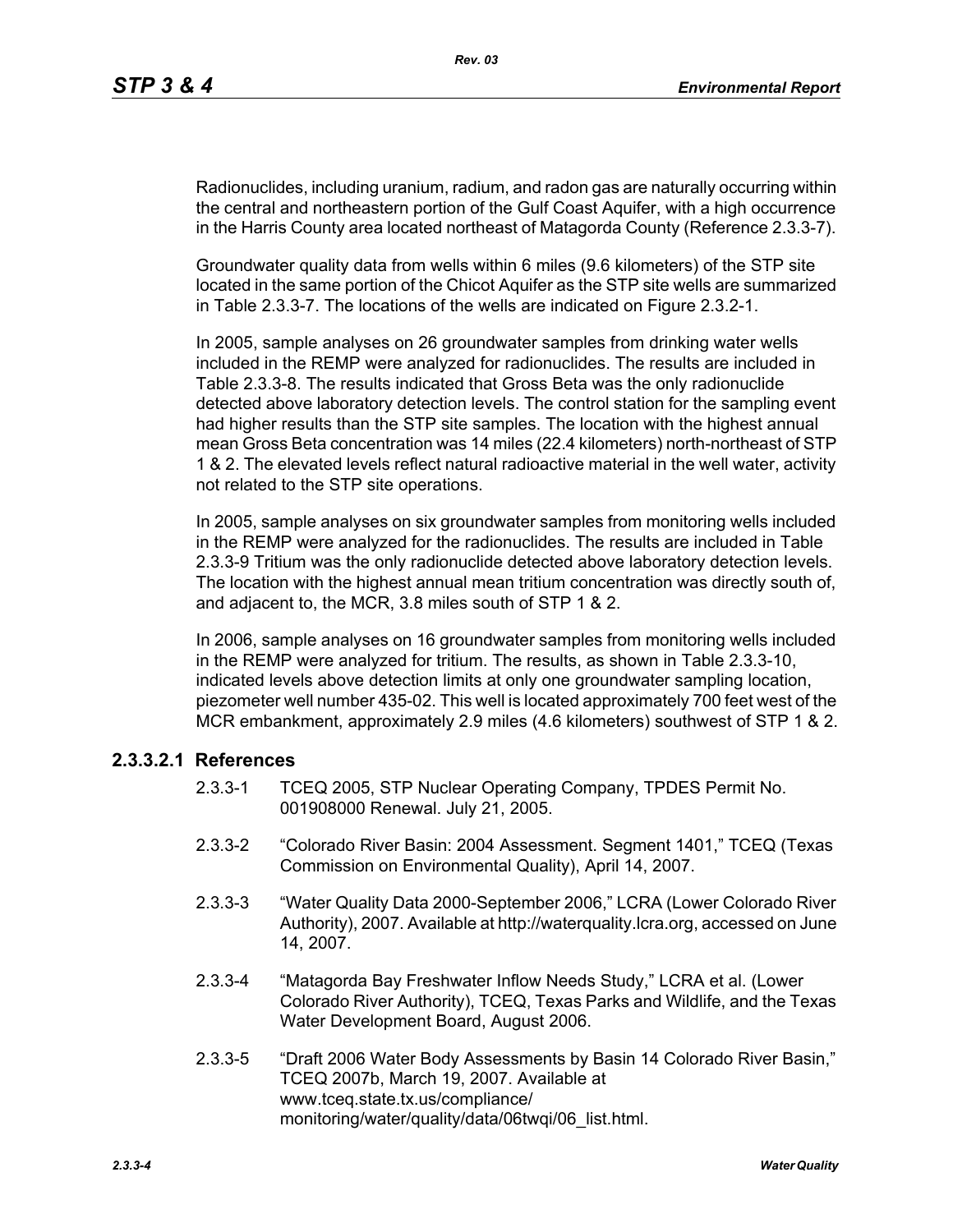| $2.3.3 - 6$ | MedicineNet 2007, Definition of Enterococcus, Available at<br>www.medterms.<br>com/script/main/art.asp?articlekey=20162 accessed on August 8, 2007.                                                   |
|-------------|-------------------------------------------------------------------------------------------------------------------------------------------------------------------------------------------------------|
| $2.3.3 - 7$ | "Water for Texas," TWDB (Texas Water Development Board) 2007a,<br>Document No. GP-8-1, January 2007.                                                                                                  |
| $2.3.3 - 8$ | "Texas Water Development Board Report 365 Aquifers of the Gulf Coast of<br>Texas," Mace et. al., Mace, Robert E., Sarah C. Davidson, Edward S.<br>Angle, and William F. Mullican, III, February 2006. |
|             | $\Delta$                                                                                                                                                                                              |

- 2.3.3-9 Nalco (Nalco Analytical Resources), 2006a, STPNOC Cooling Water Data, Main Cooling Reservoir. Sampled July 25, 2006. Completed August 3, 2006.
- 2.3.3-10 Nalco 2006b, STPNOC Cooling Water Data, Main Cooling Reservoir. Sampled October 17, 2006. Completed October 31, 2006.
- 2.3.3-11 "Ground Water Quality Samples Matagorda County," TWDB, Ground Water Data System, February 6, 2007.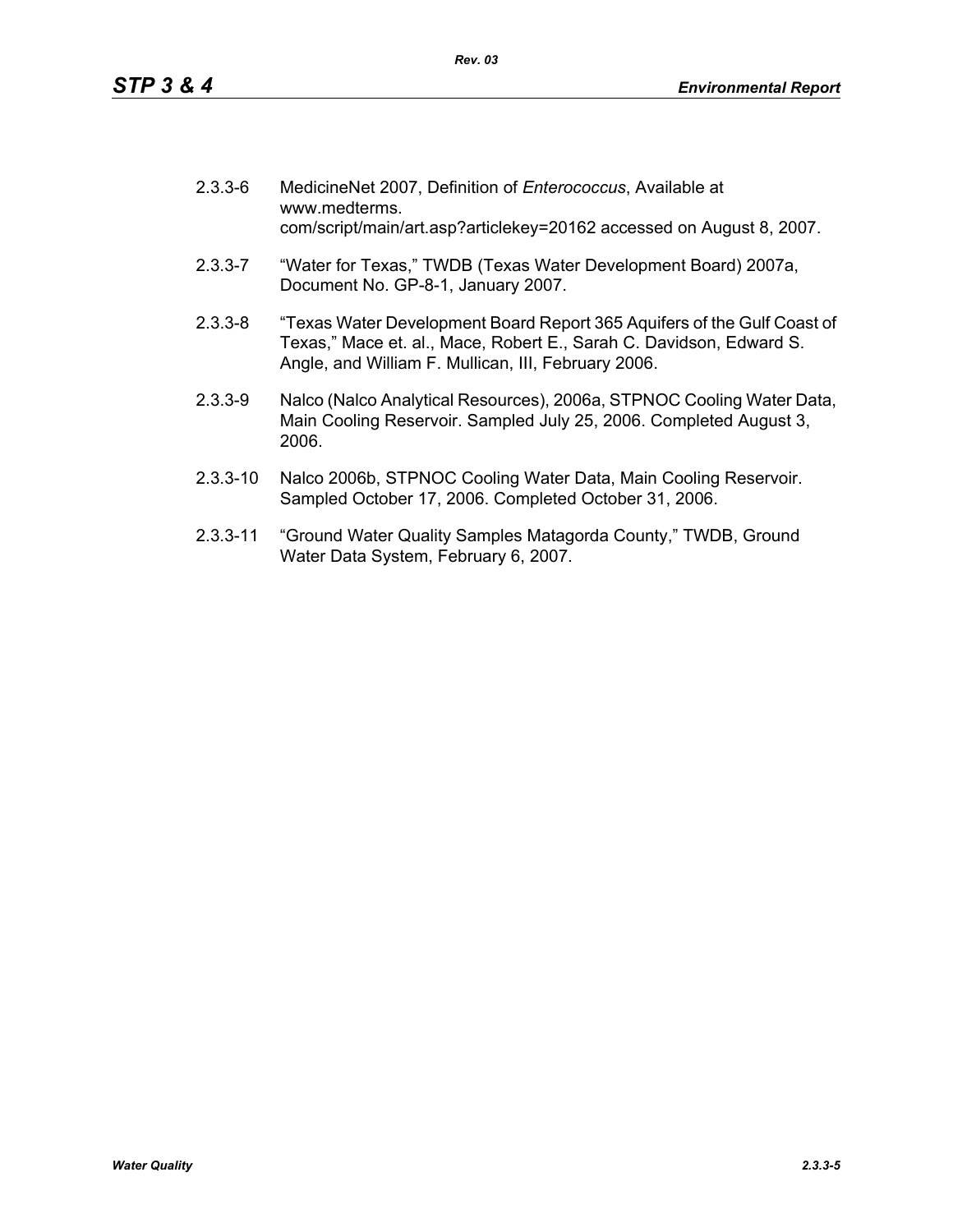|             | Table 2.3.3-1(a)<br>V,<br>Surface Water Quality Data-Colorado River at Selkirk Island<br>٦ |                                     |                                         |                      |                     |                     |                                     |                                |                                |  |  |
|-------------|--------------------------------------------------------------------------------------------|-------------------------------------|-----------------------------------------|----------------------|---------------------|---------------------|-------------------------------------|--------------------------------|--------------------------------|--|--|
| <b>Date</b> | <b>Depth</b><br>(m)                                                                        | <b>Temperature</b><br>$(^{\circ}C)$ | NO <sub>2</sub> /NO <sub>3</sub> (mg/L) | <b>TKN</b><br>(mg/L) | O-P Diss.<br>(mg/L) | <b>DO</b><br>(mg/L) | <b>Total</b><br>Phosphate<br>(UG/L) | PHEOEHYTTN-A<br>FLR Wet (mg/L) | <b>Turbidity</b><br><b>NTU</b> |  |  |
| 01/03/2000  | 0.3                                                                                        | No Data                             | 3.2                                     | 1.85                 | 0.2                 | No Data             | No Data                             | 1.41                           | No Data                        |  |  |
| 01/03/2000  | 1.0                                                                                        | 18.92                               | No Data                                 | No Data              | No Data             | No Data             | No Data                             | No Data                        | 7.49                           |  |  |
| 03/16/2000  | 0.3                                                                                        | No Data                             | 2.12                                    | 0.836                | 0.46                | No Data             | No Data                             | 0.501                          | No Data                        |  |  |
| 03/16/2000  | 1.0                                                                                        | 21.82                               | No Data                                 | No Data              | No Data             | 8.09                | No Data                             | No Data                        | 21.1                           |  |  |
| 05/03/2000  | 0.3                                                                                        | No Data                             | < 0.02                                  | 1.21                 | 0.16                | No Data             | No Data                             | 0.275                          | No Data                        |  |  |
| 05/03/2000  | 1.0                                                                                        | 25.07                               | No Data                                 | No Data              | No Data             | 5.52                | No Data                             | No Data                        | 13                             |  |  |
| 07/11/2000  | 2.2                                                                                        | 30.84                               | < 0.02                                  | 0.713                | 0.06                | 2.7                 | No Data                             | 0.18                           | 10.6                           |  |  |
| 09/12/2000  | 0.33                                                                                       | No Data                             | < 0.02                                  | 0.946                | < 0.01              | No Data             | No Data                             | 0.266                          | No Data                        |  |  |
| 09/12/2000  | 0.5                                                                                        | 30.72                               | No Data                                 | No Data              | No Data             | 6.12                | No Data                             | No Data                        | 5.47                           |  |  |
| 11/06/2000  | 0.33                                                                                       | No Data                             | $\overline{2}$                          | 0.683                | < 0.01              | No Data             | No Data                             | 0.331                          | No Data                        |  |  |
| 11/06/2000  | 1.0                                                                                        | 24.29                               | No Data                                 | No Data              | No Data             | 7.1                 | No Data                             | No Data                        | 32.1                           |  |  |
| 01/04/2001  | 0.33                                                                                       | No Data                             | 0.98                                    | 0.594                | 0.11                | No Data             | No Data                             | 0.237                          | No Data                        |  |  |
| 01/04/2001  | 0.6                                                                                        | 6.41                                | No Data                                 | No Data              | No Data             | 12.86               | No Data                             | No Data                        | 127                            |  |  |
| 03/01/2001  | 0.33                                                                                       | No Data                             | 1.22                                    | 0.434                | 0.19                | No Data             | No Data                             | 0.255                          | No Data                        |  |  |
| 03/01/2001  | 0.8                                                                                        | 18.67                               | No Data                                 | No Data              | No Data             | 8.94                | No Data                             | No Data                        | 47.2                           |  |  |
| 05/03/2001  | 0.2                                                                                        | 25.82                               | No Data                                 | No Data              | No Data             | 10.15               | No Data                             | No Data                        | 25.7                           |  |  |
| 05/03/2001  | 0.33                                                                                       | No Data                             | 1.23                                    | 0.821                | 0.08                | No Data             | No Data                             | 0.168                          | No Data                        |  |  |
| 07/18/2001  | 0.33                                                                                       | No Data                             | < 0.02                                  | 1.6                  | 0.0754              | No Data             | No Data                             | 0.158                          | No Data                        |  |  |
| 07/18/2001  | 0.7                                                                                        | 33                                  | No Data                                 | No Data              | No Data             | 9.72                | No Data                             | No Data                        | 31.6                           |  |  |
| 09/05/2001  | 0.33                                                                                       | No Data                             | 0.707                                   | 1.09                 | 0.258               | No Data             | No Data                             | 0.408                          | No Data                        |  |  |
| 09/05/2001  | 0.5                                                                                        | 27.91                               | No Data                                 | No Data              | No Data             | 5.41                | No Data                             | No Data                        | 199                            |  |  |
| 11/26/2001  | 0.33                                                                                       | No Data                             | 0.735                                   | 0.489                | 0.907               | No Data             | No Data                             | 0.118                          | No Data                        |  |  |
| 11/26/2001  | 0.8                                                                                        | 19.15                               | No Data                                 | No Data              | No Data             | 9.38                | No Data                             | No Data                        | 85.8                           |  |  |

*2.3.3-6*

*Rev. 03*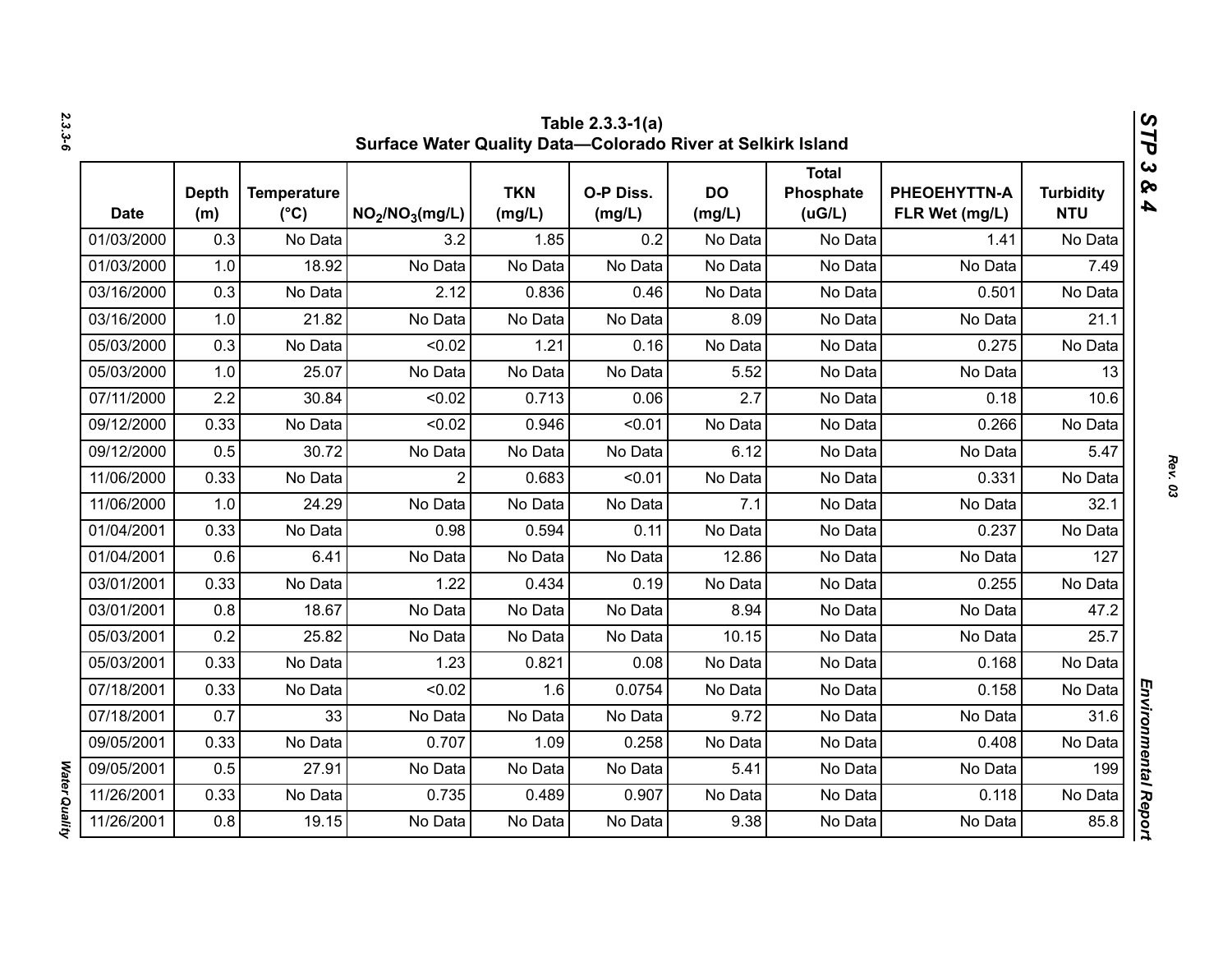|            | Table 2.3.3-1(a)<br>STP<br>Surface Water Quality Data-Colorado River at Selkirk Island (Continued) |                                     |                                         |                      |                     |                     |                                     |                                |                                |                                                  |  |
|------------|----------------------------------------------------------------------------------------------------|-------------------------------------|-----------------------------------------|----------------------|---------------------|---------------------|-------------------------------------|--------------------------------|--------------------------------|--------------------------------------------------|--|
| Date       | <b>Depth</b><br>(m)                                                                                | <b>Temperature</b><br>$(^{\circ}C)$ | NO <sub>2</sub> /NO <sub>3</sub> (mg/L) | <b>TKN</b><br>(mg/L) | O-P Diss.<br>(mg/L) | <b>DO</b><br>(mg/L) | <b>Total</b><br>Phosphate<br>(uG/L) | PHEOEHYTTN-A<br>FLR Wet (mg/L) | <b>Turbidity</b><br><b>NTU</b> | $\boldsymbol{\omega}$<br>ନ୍ତ<br>$\blacktriangle$ |  |
| 01/16/2002 | 0.33                                                                                               | No Data                             | 1.25                                    | 0.389                | 0.175               | No Data             | No Data                             | 0.168                          | No Data                        |                                                  |  |
| 01/16/2002 | 0.5                                                                                                | 14.35                               | No Data                                 | No Data              | No Data             | 10.62               | No Data                             | No Data                        | 40.7                           |                                                  |  |
| 03/20/2002 | 0.33                                                                                               | No Data                             | 1.42                                    | 0.49                 | 0.08                | No Data             | No Data                             | 0.28                           | No Data                        |                                                  |  |
| 03/20/2002 | 0.8                                                                                                | 22.15                               | No Data                                 | No Data              | No Data             | 8.55                | No Data                             | No Data                        | 8.52                           |                                                  |  |
| 05/09/2002 | 0.33                                                                                               | No Data                             | 0.02                                    | 0.9                  | 0.03                | No Data             | No Data                             | 0.1                            | No Data                        |                                                  |  |
| 05/09/2002 | 0.8                                                                                                | 29.04                               | No Data                                 | No Data              | No Data             | 8.81                | No Data                             | No Data                        | 7.71                           |                                                  |  |
| 07/01/2002 | 0.33                                                                                               | No Data                             | 0.71                                    | 1.1                  | 0.22                | No Data             | No Data                             | 0.31                           | No Data                        |                                                  |  |
| 09/09/2002 | 0.33                                                                                               | No Data                             | 0.19                                    | 1.41                 | 0.39                | No Data             | No Data                             | 0.7                            | No Data                        |                                                  |  |
| 09/09/2002 | 0.6                                                                                                | 26.56                               | No Data                                 | No Data              | No Data             | 6.12                | No Data                             | No Data                        | 441                            |                                                  |  |
| 09/09/2002 | 2.0                                                                                                | 26.56                               | No Data                                 | No Data              | No Data             | 5.88                | No Data                             | No Data                        | No Data                        |                                                  |  |
| 11/05/2002 | 0.3                                                                                                | 16.16                               | No Data                                 | No Data              | No Data             | 9.92                | No Data                             | No Data                        | 772                            |                                                  |  |
| 11/05/2002 | 0.33                                                                                               | No Data                             | 0.25                                    | 1.14                 | 0.17                | No Data             | No Data                             | 0.55                           | No Data                        |                                                  |  |
| 11/05/2002 | 0.8                                                                                                | 16.15                               | No Data                                 | No Data              | No Data             | 9.53                | No Data                             | No Data                        | No Data                        |                                                  |  |
| 01/02/2003 | 0.3                                                                                                | 14.54                               | 0.77                                    | 1.19                 | 0.08                | 11.35               | No Data                             | 0.37                           | 392                            |                                                  |  |
| 01/02/2003 | 1.6                                                                                                | 14.53                               | No Data                                 | No Data              | No Data             | 10.46               | No Data                             | No Data                        | No Data                        |                                                  |  |
| 03/05/2003 | 0.3                                                                                                | 12.76                               | 0.76                                    | 0.51                 | 0.07                | 10.99               | No Data                             | 0.21                           | 123                            |                                                  |  |
| 05/07/2003 | 0.3                                                                                                | 26.99                               | No Data                                 | No Data              | No Data             | 7.54                | No Data                             | No Data                        | 17                             |                                                  |  |
| 05/07/2003 | 0.33                                                                                               | No Data                             | 0.14                                    | 2.04                 | 0.01                | No Data             | No Data                             | 0.08                           | 0.08                           |                                                  |  |
| 05/07/2003 | 1.1                                                                                                | 26.91                               | No Data                                 | No Data              | No Data             | 7.08                | No Data                             | No Data                        | No Data                        |                                                  |  |
| 07/02/2003 | 0.3                                                                                                | 31.19                               | No Data                                 | No Data              | No Data             | 7.57                | No Data                             | No Data                        | 17                             |                                                  |  |
| 07/02/2003 | 0.33                                                                                               | No Data                             | 0.43                                    | 0.88                 | 0.06                | No Data             | No Data                             | 0.08                           | No Data                        |                                                  |  |
| 07/02/2003 | 1.2                                                                                                | 30.57                               | No Data                                 | No Data              | No Data             | 6.82                | No Data                             | No Data                        | No Data                        |                                                  |  |
| 09/30/2003 | 0.33                                                                                               | 26.89                               | 0.75                                    | 0.973                | 0.141               | 12.07               | 13.3                                | 0.23                           | 18.3                           | Environmental Report                             |  |

*Water Quality 2.3.3-7*  $2.3.3 - 7$ 

Water Quality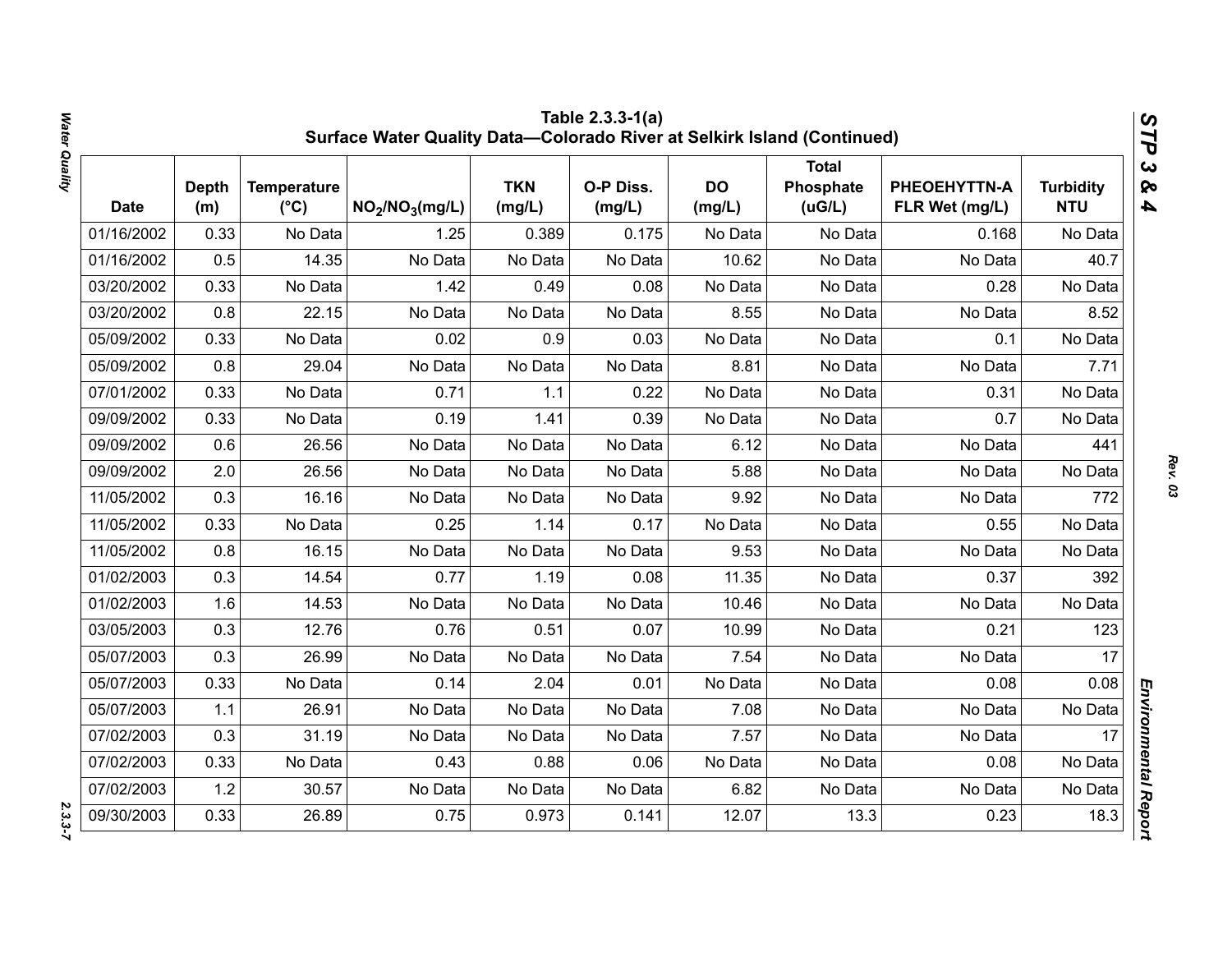| <b>Date</b> | <b>Depth</b><br>(m) | <b>Temperature</b><br>$(^{\circ}C)$ | NO <sub>2</sub> /NO <sub>3</sub> (mg/L) | <b>TKN</b><br>(mg/L) | O-P Diss.<br>(mg/L) | <b>DO</b><br>(mg/L) | <b>Total</b><br>Phosphate<br>(UG/L) | PHEOEHYTTN-A<br>FLR Wet (mg/L) | <b>Turbidity</b><br><b>NTU</b> |
|-------------|---------------------|-------------------------------------|-----------------------------------------|----------------------|---------------------|---------------------|-------------------------------------|--------------------------------|--------------------------------|
| 11/03/2003  | 0.33                | 23.54                               | 1.5                                     | 0.931                | 0.226               | 9.33                | 2.7                                 | 0.25                           | 11.5                           |
| 01/13/2004  | 0.33                | 14.33                               | 2.08                                    | 0.526                | 0.326               | 10.79               | 1.2                                 | 0.34                           | 18.3                           |
| 03/09/2004  | 0.33                | 20.78                               | 1.13                                    | 0.849                | 0.236               | 9.1                 | 1.5                                 | 0.23                           | 31.6                           |
| 05/04/2004  | 0.34                | 21.1                                | 1.49                                    | 0.764                | 0.271               | 8.44                | 1.0                                 | 0.39                           | 158.0                          |
| 07/13/2004  | 0.32                | 30.51                               | 0.27                                    | 0.748                | 0.054               | 11.26               | 6.2                                 | 0.117                          | 22.0                           |
| 07/13/2004  | 1.2                 | 30.23                               | No Data                                 | No Data              | No Data             | 10.13               | No Data                             | No Data                        | No Data                        |
| 09/14/2004  | 0.33                | 29.88                               | < 0.02                                  | 1.01                 | 0.054               | 9.77                | 5.9                                 | 0.125                          | 10.9                           |
| 09/14/2004  | 1.26                | 29.19                               | No Data                                 | No Data              | No Data             | 5.69                | No Data                             | No Data                        | No Data                        |
| 11/10/2004  | 0.33                | 21.34                               | 1.633                                   | 0.72                 | 0.225               | 8.92                | < 3.0                               | 0.287                          | 58.9                           |
| 11/10/2004  | 0.88                | 21.2                                | No Data                                 | No Data              | No Data             | 8.83                | No Data                             | No Data                        | No Data                        |
| 01/06/2005  | 0.3                 | 19.22                               | 1.157                                   | 0.294                | 0.099               | 9.21                | 5.2                                 | 0.129                          | No Data                        |
| 03/01/2005  | 0.3                 | 17.58                               | 1.922                                   | 0.661                | 0.146               | 9.67                | < 3.0                               | 0.287                          | 84.8                           |
| 05/10/2005  | 0.3                 | 23.44                               | 0.1532                                  | 1.09                 | < 0.04              | 5.73                | 8.3                                 | 0.068                          | 39.4                           |
| 07/05/2005  | 0.3                 | 32.79                               | < 0.02                                  | 0.704                | < 0.04              | 8.43                | 4.7                                 | 0.178                          | 15.5                           |
| 09/01/2005  | 0.33                | 31.82                               | < 0.02                                  | 1.07                 | < 0.04              | 5.41                | No Data                             | 0.671                          | 7.59                           |
| 11/01/2005  | 0.3                 | 20.27                               | 1.5167                                  | 0.6936               | 0.112               | 9.29                | No Data                             | 0.1886                         | 8.79                           |
| 01/10/2006  | 0.3                 | 15.73                               | 3.299                                   | 0.7941               | 0.296               | 10.25               | No Data                             | 0.3105                         | 8.43                           |
| 03/06/2006  | 0.33                | 21.58                               | 2.0476                                  | 1.2867               | 0.376               | 12.2                | No Data                             | 0.3163                         | 15.3                           |
| 05/17/2006  | 0.33                | 25.4                                | 1.0557                                  | 0.5182               | 0.176               | 7.44                | No Data                             | 0.228                          | 18.0                           |
| 07/17/2006  | 0.3                 | 33.41                               | 0.3                                     | 0.604                | 0.194               | 9.16                | No Data                             | 0.277                          | 10.8                           |
| 09/13/2006  | 0.3                 | 28.97                               | 0.16                                    | 1.62                 | 0.064               | 6.27                | No Data                             | 0.221                          | 14.8                           |

Water Quality *Water Quality*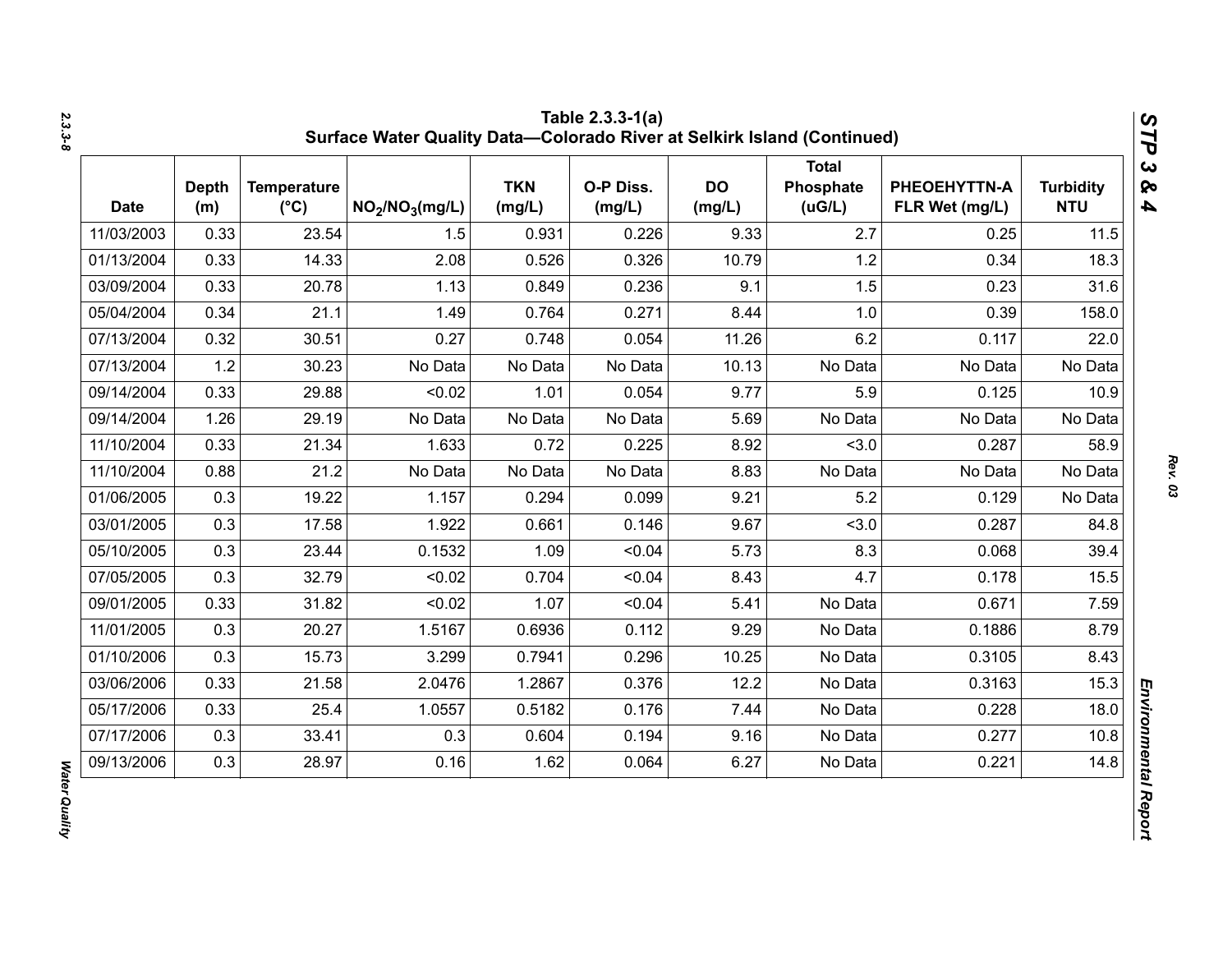| <b>Date</b> | <b>Depth</b><br>(m) | <b>TOC</b><br>(mq/L) | Chloride<br>mg/L) | Chlorophyll-A-Phyto<br><b>CHFLuG/L</b> | E. Coli<br>(#/100 ml) | <b>Enterococcus</b><br><b>IDEXX</b><br>(MPN/100/ml) |  |  |
|-------------|---------------------|----------------------|-------------------|----------------------------------------|-----------------------|-----------------------------------------------------|--|--|
| 01/03/2000  | 0.3                 | 2.03                 | 2,290             | No Data                                | 49                    | No Data                                             |  |  |
| 03/16/2000  | 0.3                 | 3.21                 | 1,200             | No Data                                | 128                   | No Data                                             |  |  |
| 05/03/2000  | 0.3                 | 3.14                 | 2,380             | No Data                                | 300                   | No Data                                             |  |  |
| 07/11/2000  | 2.2                 | 2.09                 | 4,690             | No Data                                | 7                     | No Data                                             |  |  |
| 09/12/2000  | 0.33                | 1.74                 | 12,400            | No Data                                | 1                     | No Data                                             |  |  |
| 11/06/2000  | 0.33                | 2.1                  | 3,040             | No Data                                | 600                   | No Data                                             |  |  |
| 01/04/2001  | 0.33                | 4.92                 | 32.2              | No Data                                | 80                    | No Data                                             |  |  |
| 03/01/2001  | 0.33                | 3.61                 | 45.5              | No Data                                | 49                    | No Data                                             |  |  |
| 05/03/2001  | 0.33                | 3.59                 | 408               | No Data                                | 9                     | No Data                                             |  |  |
| 07/18/2001  | 0.33                | 4.14                 | 1,530             | No Data                                | 142                   | No Data                                             |  |  |
| 09/05/2001  | 0.33                | 7.28                 | 14.5              | No Data                                | 300                   | 1,400                                               |  |  |
| 11/26/2001  | 0.33                | 3.52                 | 35.6              | No Data                                | No Data               | 209                                                 |  |  |
| 01/16/2002  | 0.33                | 3.47                 | 37.9              | No Data                                | No Data               | 16.6                                                |  |  |
| 03/20/2002  | 0.33                | 2.62                 | 783               | No Data                                | No Data               | 30                                                  |  |  |
| 05/09/2002  | 0.33                | 2.68                 | 1,210             | No Data                                | No Data               | No Data                                             |  |  |
| 07/01/2002  | 0.33                | 4.74                 | 39                | No Data                                | No Data               | 240                                                 |  |  |
| 09/09/2002  | 0.33                | 7.08                 | 18.1              | No Data                                | No Data               | 7,700                                               |  |  |
| 11/05/2002  | 0.33                | 4.7                  | 6.21              | No Data                                | No Data               | 1,900                                               |  |  |
| 01/02/2003  | 0.3                 | 6.22                 | 26.4              | No Data                                | No Data               | 450                                                 |  |  |
| 03/05/2003  | 0.3                 | 4                    | 31.4              | No Data                                | No Data               | 19                                                  |  |  |
| 05/07/2003  | 0.33                | 3.41                 | 401               | No Data                                | No Data               | 34                                                  |  |  |
| 07/02/2003  | 0.33                | 2.59                 | 687               | No Data                                | No Data               | 33                                                  |  |  |
| 09/30/2003  | .033                | 4.55                 | 348               | 57                                     | No Data               | $\overline{4}$                                      |  |  |
| 11/03/2003  | 0.33                | 3.22                 | 354               | 14.9                                   | No Data               | 41                                                  |  |  |
| 01/13/2004  | 0.33                | 2.6                  | 1,190             | 7.2                                    | No Data               | 61                                                  |  |  |
| 03/09/2004  | 0.33                | 5.5                  | 110               | 8.2                                    | No Data               | 180                                                 |  |  |
| 05/04/2004  | 0.34                | 6.2                  | 20.3              | 3.5                                    | No Data               | 240                                                 |  |  |
| 07/13/2004  | 0.32                | 4.2                  | 33.9              | 26.3                                   | No Data               | 540                                                 |  |  |
| 09/14/2004  | 0.33                | 2.6                  | 2,060             | 26.1                                   | No Data               | 160                                                 |  |  |
| 11/10/2004  | 0.33                | 5.88                 | 93.2              | 5.7                                    | No Data               | 1,600                                               |  |  |
| 01/06/2005  | 0.3                 | 2.74                 | 37.9              | 18.7                                   | No Data               | No Data                                             |  |  |
| 03/01/2005  | 0.3                 | 4.92                 | 30.8              | $5$                                    | No Data               | 87                                                  |  |  |
| 05/10/2005  | 0.3                 | $\mathsf 3$          | 267               | 32.7                                   | No Data               | 10                                                  |  |  |
| 07/05/2005  | 0.3                 | 3.53                 | 343               | 21                                     | No Data               | 10                                                  |  |  |
| 09/01/2005  | 0.33                | 2.89                 | 4,450             | No Data                                | No Data               | 20                                                  |  |  |
| 11/01/2005  | 0.3                 | 2.025                | 1,277.96          | No Data                                | No Data               | 10                                                  |  |  |
| 01/10/2006  | 0.3                 | 3.527                | 969.356           | No Data                                | No Data               | $\mathbf 1$                                         |  |  |
| 03/06/2006  | 0.33                | 2.694                | 1,122.32          | No Data                                | No Data               | $10$                                                |  |  |
| 05/17/2006  | 0.33                | 3.353                | 1,289.32          | No Data                                | No Data               | op31                                                |  |  |
| 07/17/2006  | 0.3                 | 4.3                  | 203               | No Data                                | No Data               | 10                                                  |  |  |
| 09/13/2006  | 0.3                 | 3.65                 | 2,160             | No Data                                | No Data               | 82                                                  |  |  |

**Table 2.3.3-1(b) Surface Water Quality Data—Colorado River at Selkirk Island**

*Rev. 03*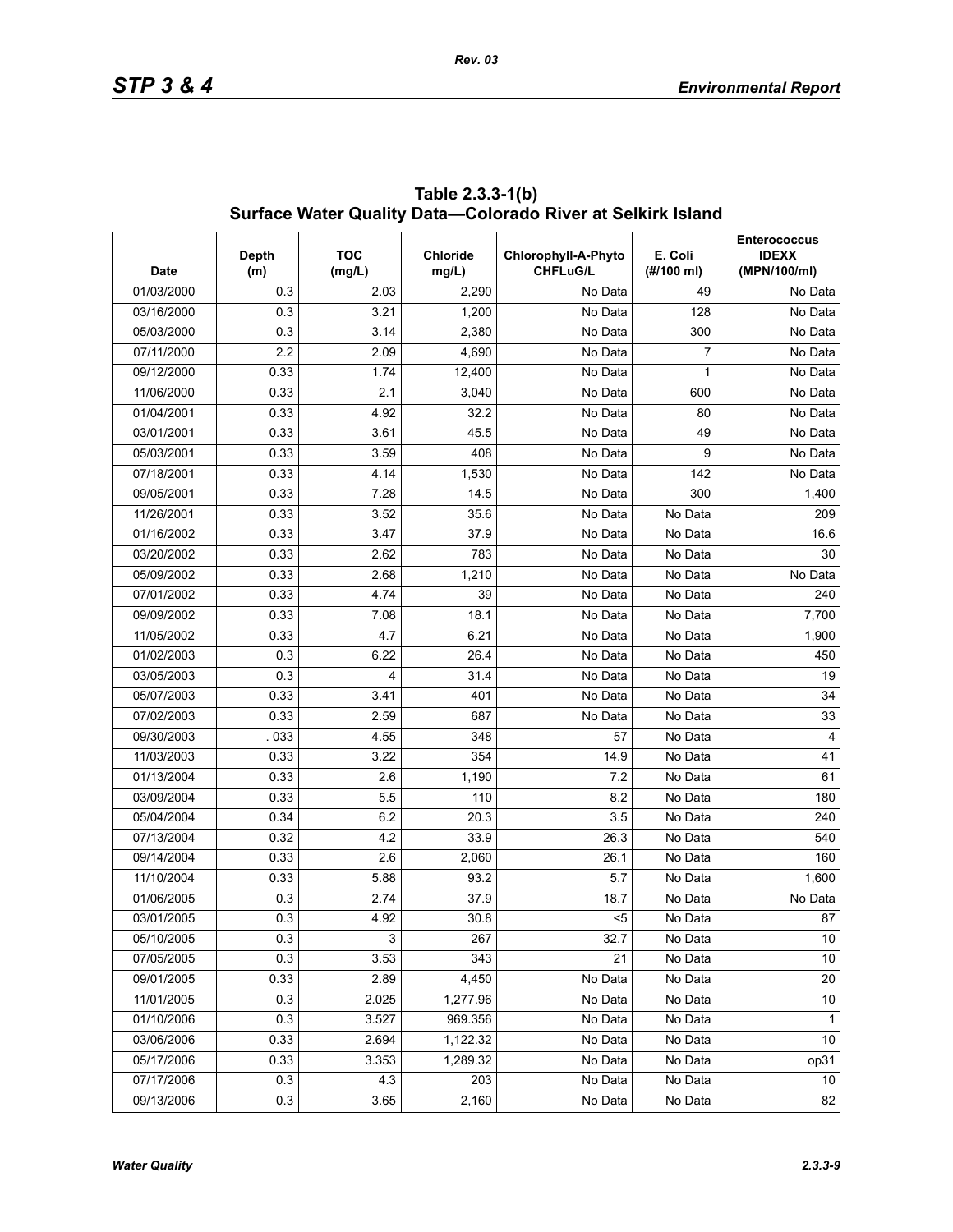|             | Surface Water Quality Data—Colorado River at Selkirk Island (Continued) |                                                        |                                      |                                                   |  |  |  |  |  |  |
|-------------|-------------------------------------------------------------------------|--------------------------------------------------------|--------------------------------------|---------------------------------------------------|--|--|--|--|--|--|
| <b>Date</b> | <b>Depth</b><br>(m)                                                     | <b>Total Alkalinity</b><br>CaCo <sub>3</sub><br>(mg/L) | Chlorophyll-A<br>Corrected<br>(ug/L) | <b>Fecal Coli</b><br><b>MFM-FCBR</b><br>(#/100ml) |  |  |  |  |  |  |
| 01/03/2000  | 0.3                                                                     | 222                                                    | 21                                   | 64                                                |  |  |  |  |  |  |
| 03/16/2000  | 0.3                                                                     | 188                                                    | 6.6                                  | 168                                               |  |  |  |  |  |  |
| 05/03/2000  | 0.3                                                                     | 163                                                    | 10.9                                 | 700                                               |  |  |  |  |  |  |
| 07/11/2000  | 2.2                                                                     | 162                                                    | 4.8                                  | 6                                                 |  |  |  |  |  |  |
| 09/12/2000  | 0.33                                                                    | 158                                                    | 15.8                                 | 2                                                 |  |  |  |  |  |  |
| 11/06/2000  | 0.33                                                                    | 134                                                    | 3.7                                  | 600                                               |  |  |  |  |  |  |
| 01/04/2001  | 0.33                                                                    | 137                                                    | 0.9                                  | 112                                               |  |  |  |  |  |  |
| 03/01/2001  | 0.33                                                                    | 152                                                    | 2.51                                 | 132                                               |  |  |  |  |  |  |
| 05/03/2001  | 0.33                                                                    | 182                                                    | 21.9                                 | 8                                                 |  |  |  |  |  |  |
| 07/18/2001  | 0.33                                                                    | 165                                                    | 19.2                                 | 400                                               |  |  |  |  |  |  |
| 09/05/2001  | 0.33                                                                    | 94.1                                                   | 1                                    | No Data                                           |  |  |  |  |  |  |
| 11/26/2001  | 0.33                                                                    | 176                                                    | 0.836                                | No Data                                           |  |  |  |  |  |  |
| 01/16/2002  | 0.33                                                                    | 189                                                    | 6.48                                 | No Data                                           |  |  |  |  |  |  |
| 03/20/2002  | 0.33                                                                    | 224                                                    | 15.6                                 | No Data                                           |  |  |  |  |  |  |
| 05/09/2002  | 0.33                                                                    | 148                                                    | 18                                   | No Data                                           |  |  |  |  |  |  |
| 07/01/2002  | 0.33                                                                    | 108                                                    | 7.5                                  | No Data                                           |  |  |  |  |  |  |
| 09/09/2002  | 0.33                                                                    | 81                                                     | 12.9                                 | No Data                                           |  |  |  |  |  |  |
| 11/05/2002  | 0.33                                                                    | 75                                                     | 1.3                                  | No Data                                           |  |  |  |  |  |  |
| 01/02/2003  | 0.3                                                                     | 151                                                    | 5.4                                  | No Data                                           |  |  |  |  |  |  |
| 03/05/2003  | 0.3                                                                     | 184                                                    | 9.1                                  | No Data                                           |  |  |  |  |  |  |
| 05/07/2003  | 0.33                                                                    | 183                                                    | 27.6                                 | No Data                                           |  |  |  |  |  |  |
| 07/02/2003  | 0.33                                                                    | 167                                                    | 16.7                                 | No Data                                           |  |  |  |  |  |  |
| 09/30/2003  | 0.33                                                                    | 166                                                    | No Data                              | No Data                                           |  |  |  |  |  |  |
| 11/03/2003  | 0.33                                                                    | 203                                                    | No Data                              | No Data                                           |  |  |  |  |  |  |
| 01/13/2004  | 0.33                                                                    | 205                                                    | No Data                              | No Data                                           |  |  |  |  |  |  |
| 03/09/2004  | 0.33                                                                    | 136                                                    | No Data                              | No Data                                           |  |  |  |  |  |  |
| 05/04/2004  | 0.34                                                                    | 94                                                     | No Data                              | No Data                                           |  |  |  |  |  |  |
| 07/13/2004  | 0.32                                                                    | 183                                                    | No Data                              | No Data                                           |  |  |  |  |  |  |
| 09/14/2004  | 0.33                                                                    | 182                                                    | No Data                              | No Data                                           |  |  |  |  |  |  |
| 11/10/2004  | 0.33                                                                    | 133                                                    | No Data                              | No Data                                           |  |  |  |  |  |  |
| 01/06/2005  | 0.3                                                                     | 218                                                    | No Data                              | No Data                                           |  |  |  |  |  |  |
| 03/01/2005  | 0.3                                                                     | 162                                                    | No Data                              | No Data                                           |  |  |  |  |  |  |
| 05/10/2005  | 0.3                                                                     | 176                                                    | No Data                              | No Data                                           |  |  |  |  |  |  |
| 07/05/2005  | 0.3                                                                     | 160                                                    | No Data                              | No Data                                           |  |  |  |  |  |  |
| 09/01/2005  | 0.33                                                                    | 171                                                    | No Data                              | No Data                                           |  |  |  |  |  |  |
| 11/01/2005  | 0.3                                                                     | 223.1                                                  | 5.9808                               | No Data                                           |  |  |  |  |  |  |
| 01/10/2006  | 0.3                                                                     | 235.3                                                  | 5.72448                              | No Data                                           |  |  |  |  |  |  |
| 03/06/2006  | 0.33                                                                    | 215                                                    | 24.6153                              | No Data                                           |  |  |  |  |  |  |
| 05/17/2006  | 0.33                                                                    | 118.7                                                  | 6.94093                              | No Data                                           |  |  |  |  |  |  |
| 07/17/2006  | 0.3                                                                     | 160                                                    | 18.8                                 | No Data                                           |  |  |  |  |  |  |
| 09/13/2006  | 0.3                                                                     | 170                                                    | 15.2                                 | No Data                                           |  |  |  |  |  |  |

**Table 2.3.3-1(b) Surface Water Quality Data—Colorado River at Selkirk Island (Continued)**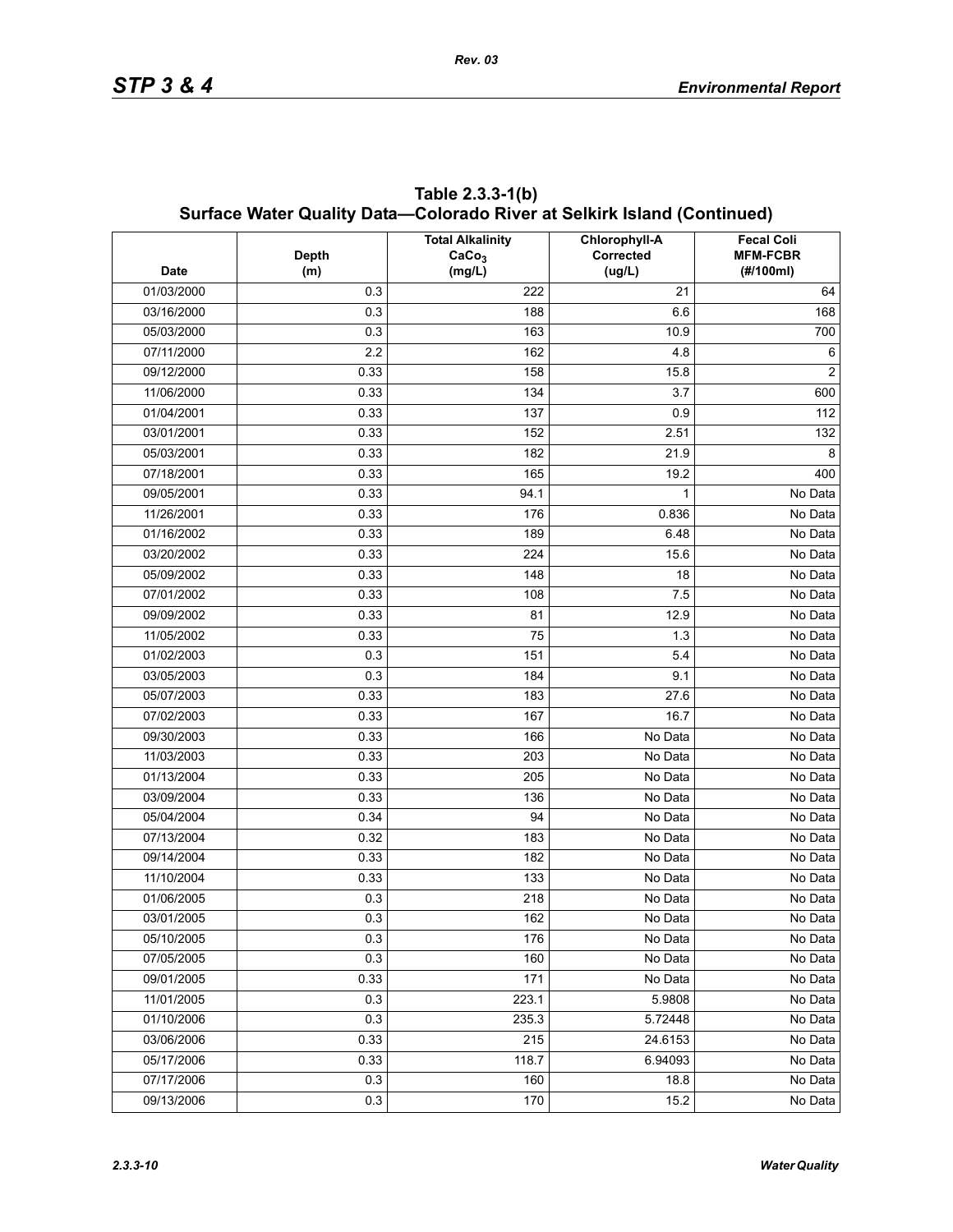| <b>Date</b> | <b>Depth</b><br>(m) | $NH3-N$<br><b>Total</b><br>(mg/L) | pH<br>(SU) | <b>PHEOPHTN A</b><br>(ug/L) | <b>Residual Total</b><br>(Nonfilterable)<br>(mg/L) | <b>Residual</b><br><b>Total Filtrate</b><br>Dissolved-180<br>(mg/L) | <b>Specific</b><br><b>Conductivity</b><br><b>Field</b><br>(µmhos/cm) | Sulfate SO <sub>4</sub><br>(mg/L) |
|-------------|---------------------|-----------------------------------|------------|-----------------------------|----------------------------------------------------|---------------------------------------------------------------------|----------------------------------------------------------------------|-----------------------------------|
| 01/03/2000  | 0.3                 | < 0.02                            | No Data    | 6.9                         | 21                                                 | 4,280                                                               | No Data                                                              | 340                               |
| 01/03/2000  | 1.0                 | No Data                           | 8.16       | No Data                     | No Data                                            | No Data                                                             | 7,766                                                                | No Data                           |
| 03/16/2000  | 0.3                 | 0.098                             | No Data    | 2.3                         | 21                                                 | 2,380                                                               | No Data                                                              | 206                               |
| 03/16/2000  | 1.0                 | No Data                           | 8.08       | No Data                     | No Data                                            | No Data                                                             | 4,287                                                                | No Data                           |
| 05/03/2000  | 0.3                 | 0.291                             | No Data    | 2.6                         | 34                                                 | No Data                                                             | No Data                                                              | 338                               |
| 05/03/2000  | 1.0                 | No Data                           | 7.95       | No Data                     | No Data                                            | No Data                                                             | 7,241d                                                               | No Data                           |
| 07/11/2000  | 2.2                 | < 0.02                            | 7.74       | 1.3                         | 31                                                 | No Data                                                             | 23,468                                                               | 582                               |
| 09/12/2000  | 0.33                | < 0.02                            | No Data    | 5.2                         | 91                                                 | No Data                                                             | No Data                                                              | 1,650                             |
| 09/12/2000  | 0.5                 | No Data                           | 8.14       | No Data                     | No Data                                            | No Data                                                             | 33,826                                                               | No Data                           |
| 11/06/2000  | 0.33                | 0.135                             | No Data    | 1.2                         | 47                                                 | No Data                                                             | No Data                                                              | 408                               |
| 11/06/2000  | 1.0                 | No Data                           | 7.85       | No Data                     | No Data                                            | No Data                                                             | 9,539                                                                | No Data                           |
| 01/04/2001  | 0.33                | 0.0223                            | No Data    | < 0.5                       | 66                                                 | No Data                                                             | No Data                                                              | 35.1                              |
| 01/04/2001  | 0.6                 | No Data                           | 8.02       | No Data                     | No Data                                            | No Data                                                             | 432                                                                  | No Data                           |
| 03/01/2001  | 0.33                | < 0.02                            | No Data    | 0.593                       | 37                                                 | No Data                                                             | No Data                                                              | 35.2                              |
| 03/01/2001  | 0.8                 | No Data                           | 8.2        | No Data                     | No Data                                            | No Data                                                             | 508                                                                  | No Data                           |
| 05/03/2001  | 0.2                 | No Data                           | 8.65       | No Data                     | No Data                                            | No Data                                                             | 1,815d                                                               | No Data                           |
| 05/03/2001  | 0.33                | 0.037                             | No Data    | 6.6                         | 30                                                 | No Data                                                             | No Data                                                              | 91.2                              |
| 07/18/2001  | 0.33                | < 0.02                            | No Data    | 7.34                        | 29                                                 | No Data                                                             | No Data                                                              | 217                               |
| 07/18/2001  | 0.7                 | No Data                           | 8.59       | No Data                     | No Data                                            | No Data                                                             | 5,189                                                                | No Data                           |
| 09/05/2001  | 0.33                | < 0.02                            | No Data    | < 0.5                       | 113                                                | No Data                                                             | No Data                                                              | 15.4                              |
| 09/05/2001  | 0.5                 | No Data                           | 7.61       | No Data                     | No Data                                            | No Data                                                             | 260                                                                  | No Data                           |
| 11/26/2001  | 0.33                | < 0.02                            | No Data    | < 0.5                       | 77                                                 | No Data                                                             | No Data                                                              | 30.4                              |

Water Quality *Water Quality 2.3.3-11*

*Rev. 03*

 $2.3.3 - 11$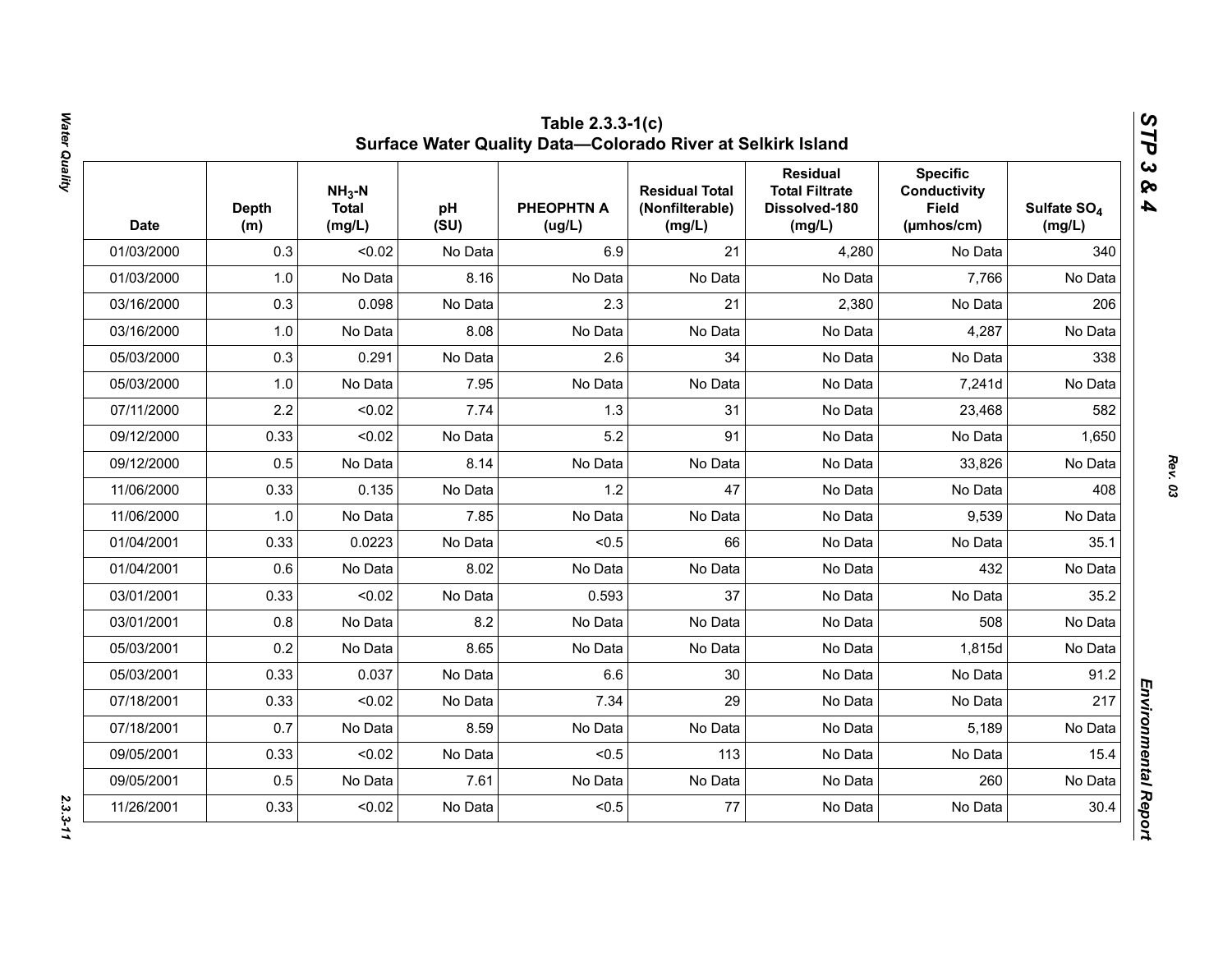| <b>Date</b> | <b>Depth</b><br>(m) | $NH3-N$<br><b>Total</b><br>(mg/L) | pH<br>(SU) | <b>PHEOPHTN A</b><br>(ug/L) | <b>Residual Total</b><br>(Nonfilterable)<br>(mg/L) | <b>Residual</b><br><b>Total Filtrate</b><br>Dissolved-180<br>(mg/L) | <b>Specific</b><br><b>Conductivity</b><br><b>Field</b><br>$(\mu m \text{hos/cm})$ | Sulfate SO <sub>4</sub><br>(mg/L) |
|-------------|---------------------|-----------------------------------|------------|-----------------------------|----------------------------------------------------|---------------------------------------------------------------------|-----------------------------------------------------------------------------------|-----------------------------------|
| 11/26/2001  | 0.8                 | No Data                           | 7.9        | No Data                     | No Data                                            | No Data                                                             | 504                                                                               | No Data                           |
| 01/16/2002  | 0.33                | 0.0413                            | No Data    | 1.73                        | 42                                                 | No Data                                                             | No Data                                                                           | 36.5                              |
| 01/16/2002  | 0.5                 | No Data                           | 7.87       | No Data                     | No Data                                            | No Data                                                             | 537                                                                               | No Data                           |
| 03/20/2002  | 0.33                | 0.04                              | No Data    | 9.7                         | 11                                                 | No Data                                                             | No Data                                                                           | 132                               |
| 03/20/2002  | 0.8                 | No Data                           | 8.3        | No Data                     | No Data                                            | No Data                                                             | 3,094                                                                             | No Data                           |
| 05/09/2002  | 0.33                | < 0.02                            | No Data    | 4.4                         | 14                                                 | No Data                                                             | No Data                                                                           | 177                               |
| 07/01/2002  | 0.33                | 0.06                              | No Data    | 2.5                         | 38                                                 | No Data                                                             | No Data                                                                           | 18                                |
| 09/09/2002  | 0.33                | < 0.02                            | No Data    | 5.8                         | 320                                                | No Data                                                             | No Data                                                                           | 7.2                               |
| 09/09/2002  | 0.6                 | No Data                           | 7.83       | No Data                     | No Data                                            | No Data                                                             | 224                                                                               | No Data                           |
| 09/09/2002  | 2.0                 | No Data                           | 7.8        | No Data                     | No Data                                            | No Data                                                             | 225                                                                               | No Data                           |
| 11/05/2002  | 0.3                 | No Data                           | 8.17       | No Data                     | No Data                                            | No Data                                                             | 142                                                                               | No Data                           |
| 11/05/2002  | 0.33                | < 0.02                            | No Data    | < 0.5                       | 506                                                | No Data                                                             | No Data                                                                           | 4.83                              |
| 01/02/2003  | 0.3                 | < 0.02                            | 8          | 1.7                         | 408                                                | No Data                                                             | 379                                                                               | 26.1                              |
| 01/02/2003  | 1.6                 | No Data                           | 7.92       | No Data                     | No Data                                            | No Data                                                             | 379                                                                               | No Data                           |
| 03/05/2003  | 0.3                 | < 0.02                            | 8.08       | 2.2                         | 193                                                | No Data                                                             | 477                                                                               | 32.6                              |
| 05/07/2003  | 0.3                 | No Data                           | 7.88       | No Data                     | No Data                                            | No Data                                                             | 1,755                                                                             | No Data                           |
| 05/07/2003  | 0.33                | 0.243                             | No Data    | 6.4                         | 24                                                 | No Data                                                             | No Data                                                                           | 82                                |
| 05/07/2003  | 1.1                 | No Data                           | 7.85       | No Data                     | No Data                                            | No Data                                                             | 1,757                                                                             | No Data                           |
| 07/02/2003  | 0.3                 | No Data                           | 8.2        | No Data                     | No Data                                            | No Data                                                             | 2,686                                                                             | No Data                           |
| 07/02/2003  | 0.33                | 0.069                             | No Data    | 3.6                         | 18                                                 | No Data                                                             | No Data                                                                           | 116                               |
| 07/02/2003  | 1.2                 | No Data                           | 8.16       | No Data                     | No Data                                            | No Data                                                             | 2,721                                                                             | No Data                           |
| 09/30/2003  | 0.33                | 0.02                              | 8.37       | No Data                     | 31                                                 | 969                                                                 | 1,793                                                                             | 78.1                              |

*Water Quality* 

Water Quality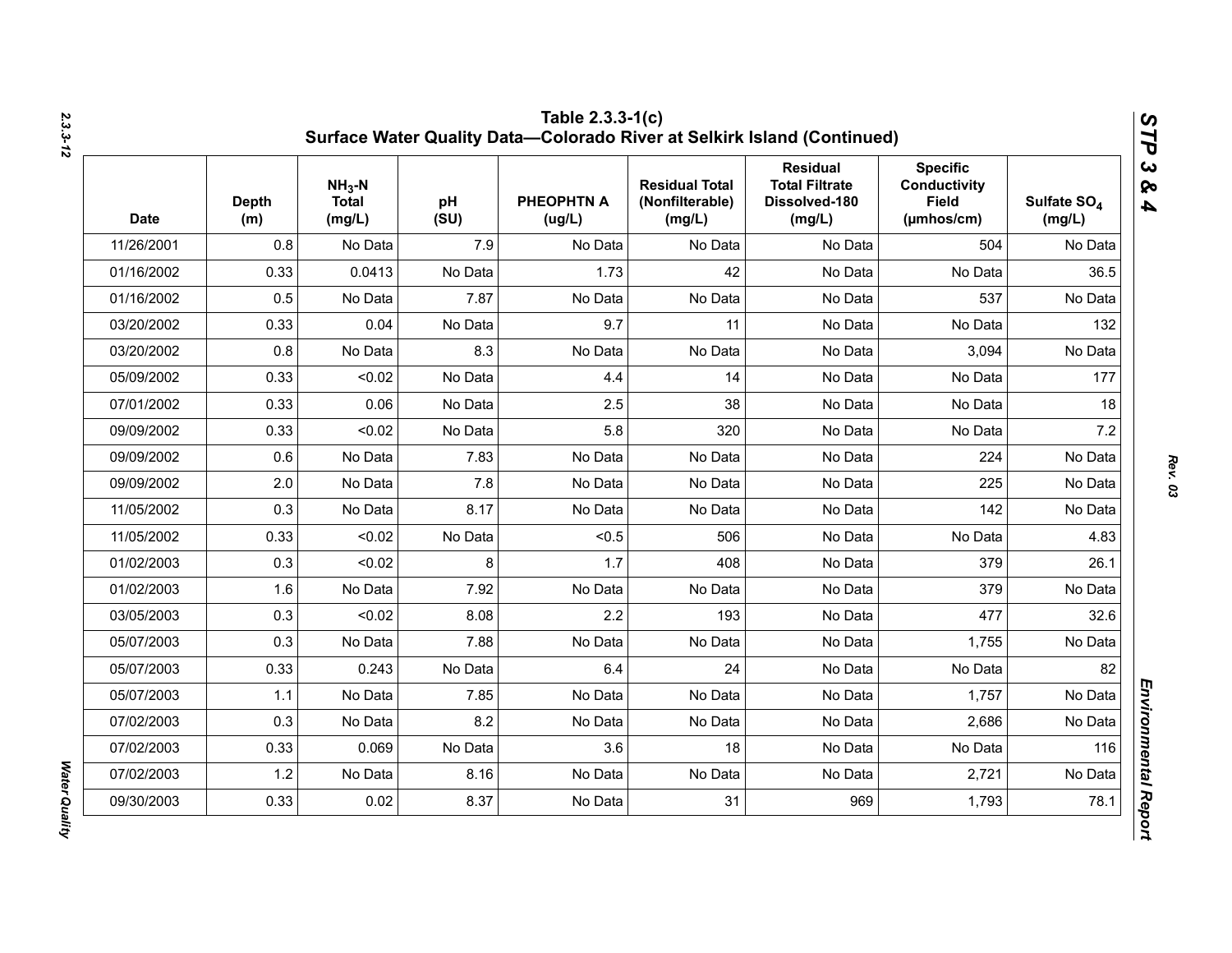| <b>Date</b> | <b>Depth</b><br>(m) | $NH3-N$<br><b>Total</b><br>(mg/L) | pH<br>(SU) | <b>PHEOPHTN A</b><br>(ug/L) | <b>Residual Total</b><br>(Nonfilterable)<br>(mg/L) | <b>Residual</b><br><b>Total Filtrate</b><br>Dissolved-180<br>(mg/L) | <b>Specific</b><br><b>Conductivity</b><br><b>Field</b><br>(µmhos/cm) | Sulfate SO <sub>4</sub><br>(mg/L) |
|-------------|---------------------|-----------------------------------|------------|-----------------------------|----------------------------------------------------|---------------------------------------------------------------------|----------------------------------------------------------------------|-----------------------------------|
| 11/03/2003  | 0.33                | < 0.02                            | 8.03       | No Data                     | 20                                                 | 873                                                                 | 1,616                                                                | 65.2                              |
| 01/13/2004  | 0.33                | < 0.02                            | 7.86       | No Data                     | 24                                                 | 2,450                                                               | 4,239                                                                | 171                               |
| 03/09/2004  | 0.33                | < 0.02                            | 7.9        | No Data                     | 21                                                 | 447                                                                 | 788                                                                  | 53.5                              |
| 05/04/2004  | 0.34                | 0.029                             | 7.82       | No Data                     | 44                                                 | 249                                                                 | 305                                                                  | 18.8                              |
| 07/13/2004  | 0.32                | < 0.02                            | 8.4        | No Data                     | 21                                                 | 279                                                                 | 504                                                                  | 24.6                              |
| 07/13/2004  | 1.2                 | No Data                           | 8.34       | No Data                     | No Data                                            | No Data                                                             | 510                                                                  | No Data                           |
| 09/14/2004  | 0.33                | < 0.02                            | 8.22       | No Data                     | 11                                                 | 3,650                                                               | 6,933                                                                | 271                               |
| 09/14/2004  | 1.26                | No Data                           | 7.92       | No Data                     | No Data                                            | No Data                                                             | 10,360                                                               | No Data                           |
| 11/10/2004  | 0.33                | 0.038                             | 7.61       | No Data                     | 49                                                 | 354                                                                 | 679                                                                  | 36.3                              |
| 11/10/2004  | 0.88                | No Data                           | 7.61       | No Data                     | No Data                                            | No Data                                                             | 649                                                                  | No Data                           |
| 01/06/2005  | 0.3                 | < 0.02                            | 8.21       | No Data                     | 29                                                 | 337                                                                 | 599                                                                  | 34.1                              |
| 03/01/2005  | 0.3                 | < 0.02                            | 8.08       | No Data                     | 67                                                 | 278                                                                 | 477                                                                  | 27.1                              |
| 05/10/2005  | 0.3                 | 0.215                             | 7.8        | No Data                     | 44                                                 | 668                                                                 | 1,294                                                                | 61.1                              |
| 07/05/2005  | 0.3                 | < 0.02                            | 8.21       | No Data                     | 18                                                 | 829                                                                 | 1,593                                                                | 65.8                              |
| 09/01/2005  | 0.33                | < 0.02                            | 8.26       | No Data                     | 13                                                 | 9,420                                                               | 20,720                                                               | 654                               |
| 11/01/2005  | 0.3                 | 0.07909                           | 8.07       | $3$                         | 8                                                  | 2,335                                                               | 4,743                                                                | 180.455                           |
| 01/10/2006  | 0.3                 | 0.03709                           | 8.14       | $3$                         | 9                                                  | 1,810                                                               | 3,912                                                                | 153.04                            |
| 03/06/2006  | 0.33                | < 0.02                            | 8.47       | $3$                         | 23                                                 | 2,115                                                               | 4,272                                                                | 174.74                            |
| 05/17/2006  | 0.33                | 0.087443                          | 7.93       | $3$                         | 14                                                 | 2,365                                                               | 4,552                                                                | 195.828                           |
| 07/17/2006  | 0.3                 | < 0.02                            | 8.28       | $3$                         | 9                                                  | 571                                                                 | 1,172                                                                | 50.8                              |
| 09/13/2006  | 0.3                 | 0.176                             | 7.89       | 5.11                        | 16                                                 | 4,010                                                               | 7,295                                                                | 271                               |

Water Quality *Water Quality 2.3.3-13*

2.3.3-13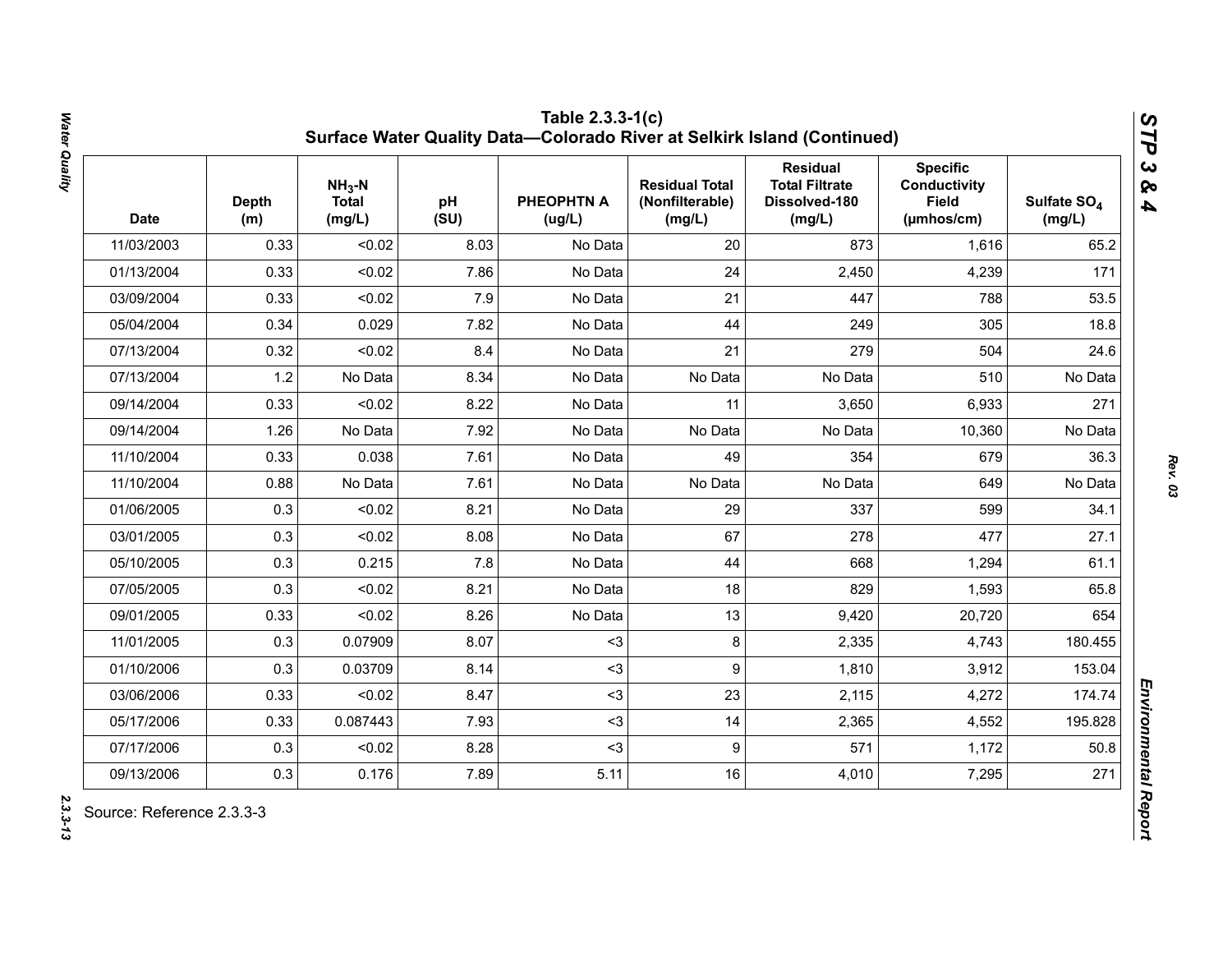| <b>Month</b> | <b>Colorado River (Acre-feet)</b> | <b>Colorado River (Cubic Feet/second)</b> |
|--------------|-----------------------------------|-------------------------------------------|
| January      | 205,600                           | 3,344                                     |
| February     | 194,500                           | 3,502                                     |
| March        | 63,200                            | 1,028                                     |
| April        | 60,400                            | 1,015                                     |
| May          | 255,400                           | 4,154                                     |
| June         | 210,500                           | 3,538                                     |
| July         | 108,400                           | 1,763                                     |
| August       | 62,000                            | 1,008                                     |
| September    | 61,900                            | 1,040                                     |
| October      | 71,300                            | 1,160                                     |
| November     | 66,500                            | 1,118                                     |
| December     | 68,000                            | 1,143                                     |

**Table 2.3.3-2 Matagorda Bay Monthly Target Inflow Needs for the Colorado River**

Source: Reference 2.3.3-4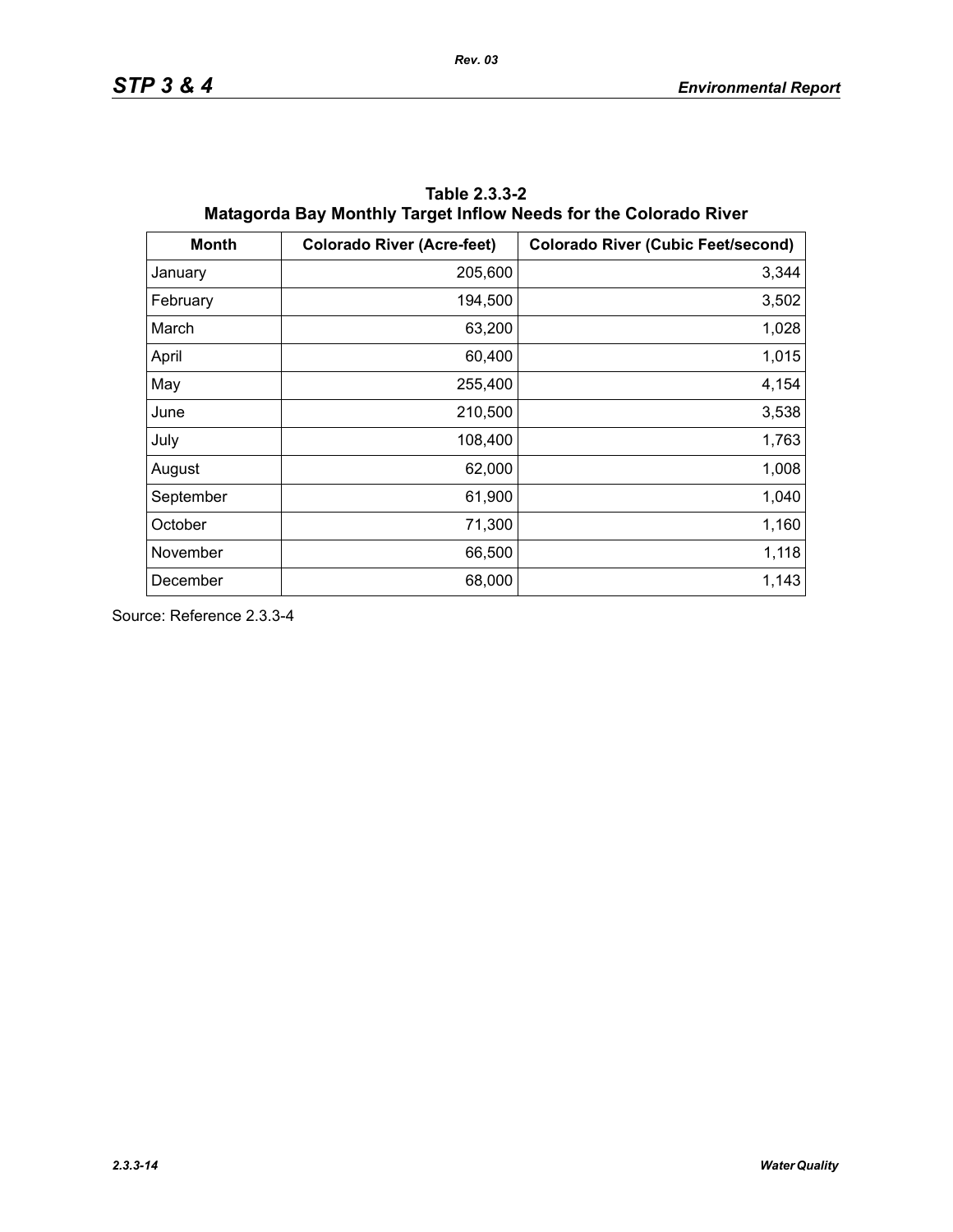$\blacksquare$ 

|                                                       | Sample Date [2]<br><b>July 25, 2006</b> |              | Sample Date [3]<br>Oct. 17, 2006 |              |  |
|-------------------------------------------------------|-----------------------------------------|--------------|----------------------------------|--------------|--|
| <b>Parameter</b>                                      | <b>Filtered</b>                         | <b>Total</b> | <b>Filtered</b>                  | <b>Total</b> |  |
| Aluminum (Al)                                         | < 0.5                                   | 1.7          | 1.0                              | 1.4          |  |
| Barium (Ba)                                           | 2.0                                     | 2.0          | 4.0                              | 4.0          |  |
| Boron (B)                                             | 1.2                                     | 1.2          | 1.1                              | 1.1          |  |
| Cadmium (Cd)                                          | 2.00                                    | 2.00         | < 0.40                           | < 0.40       |  |
| Calcium (Ca)                                          | 48                                      | 53           | 50                               | 53           |  |
| Chromium (Cr)                                         | < 0.05                                  | < 0.05       | < 0.10                           | 0.24         |  |
| Copper (Cu)                                           | < 0.05                                  | < 0.05       | < 0.10                           | < 0.10       |  |
| Iron (Fe)                                             | < 0.05                                  | 1.4          | < 0.10                           | 0.95         |  |
| Lead (Pb)                                             | 1.0                                     | 1.0          | 2.0                              | 2.0          |  |
| Lithium (Li)                                          | < 0.05                                  | < 0.05       | < 0.10                           | < 0.10       |  |
| Magnesium (Mg)                                        | 78                                      | 78           | 78                               | 78           |  |
| Manganese (Mn)                                        | < 0.05                                  | 0.26         | < 0.10                           | < 0.10       |  |
| Molybdenum (Mo)                                       | < 0.5                                   | < 0.5        | 1.0                              | 1.0          |  |
| Nickel (Ni)                                           | < 0.5                                   | < 0.5        | 1.0                              | 1.0          |  |
| Phosphorus (P)                                        | < 5.0                                   | 5.0          | $5 - 9.9$                        | < 9.9        |  |
| Phosphorus (PO <sub>4</sub> )                         | < 15.3                                  | < 15.3       | < 30.3                           | $30.4$       |  |
| Potassium (K)                                         | 22.0                                    | 22.0         | 24.0                             | 24.0         |  |
| Silica $(S_iO_2)$                                     | 19.0                                    | 28           | 17.0                             | 25.0         |  |
| Sodium (Na)                                           | 560                                     | 560          | 620                              | 620          |  |
| Strontium (Sr)                                        | 0.81                                    | 0.81         | 0.82                             | 0.82         |  |
| Vanadium (V)                                          | 1.00                                    | 1.00         | < 4.95                           | < 4.96       |  |
| Zinc (Zn)                                             | < 0.05                                  | < 0.05       | < 0.10                           | < 0.10       |  |
| Calcium $(C_aCO_3)$                                   | 120                                     | 130          | 120                              | 130          |  |
| Magnesium $(C_4CO_3)$                                 | 320                                     | 320          | 320                              | 320          |  |
| Sodium $(C_aCO_3)$                                    | 1,200                                   | 1,200        | 1,400                            | 1,400        |  |
| Calculated Hardness (C <sub>a</sub> CO <sub>3</sub> ) | 440                                     | 450          | 440                              | 450          |  |
| Bromide (Br)                                          |                                         | 6.6          |                                  | 6.9          |  |
| Chloride (CI)                                         |                                         | 1,100        |                                  | 1,100        |  |
| Nitrate $(NO3)$                                       |                                         | 2.0          |                                  | 2.0          |  |

**Table 2.3.3-3 Water Quality Data—Main Cooling Reservoir [1]**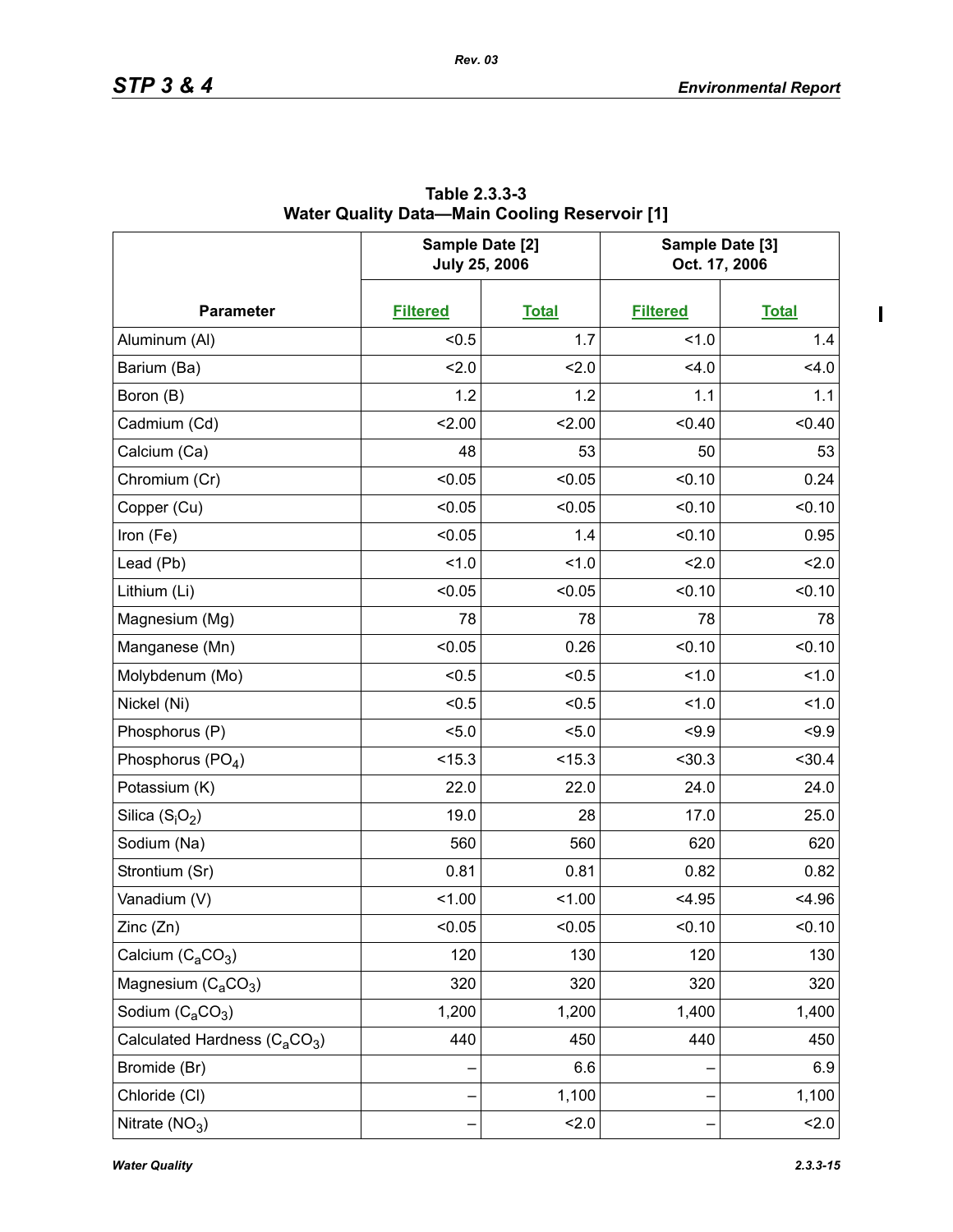|                                 | Sample Date [2]<br><b>July 25, 2006</b> |                  | Sample Date [3]<br>Oct. 17, 2006 |              |
|---------------------------------|-----------------------------------------|------------------|----------------------------------|--------------|
| <b>Parameter</b>                | <b>Filtered</b>                         | <b>Total</b>     | <b>Filtered</b>                  | <b>Total</b> |
| Nitrite $(NO2)$                 |                                         | 2.0              |                                  | 2.0          |
| Sulfate $(SO4)$                 |                                         | 190              |                                  | 190          |
| Chloride $(C_4CO_3)$            |                                         | 1,500            |                                  | 1,500        |
| Nitrate $(C_4CO_3)$             |                                         | 1.6              |                                  | 1.6          |
| Sulfate $(C_4CO_3)$             |                                         | 190              |                                  | 200          |
| Bicarbonate $(C_4CO_3)$         |                                         | 170              |                                  | 190          |
| Carbonate $(C_aCO_3)$           |                                         | 36               |                                  | 17           |
| Methyl Orange $(C_aCO_3)$       |                                         | 210              |                                  | 210          |
| Phenolphthalein $(C_aCO_3)$     |                                         | 18               |                                  | ~10          |
| pH                              |                                         | 8.8 S.U.         |                                  | 8.5 S.U.     |
| Conductivity                    |                                         | $3,600 \mu S/cm$ |                                  | 3,700 µS/cm  |
| Suspended Solids (Total @ 105C) |                                         | 150              |                                  | 30           |

**Table 2.3.3-3 Water Quality Data—Main Cooling Reservoir [1] (Continued)**

[1] All concentration units in mg/L unless noted otherwise.

[2] Reference 2.3.3-9.

[3] Reference 2.3.3-10.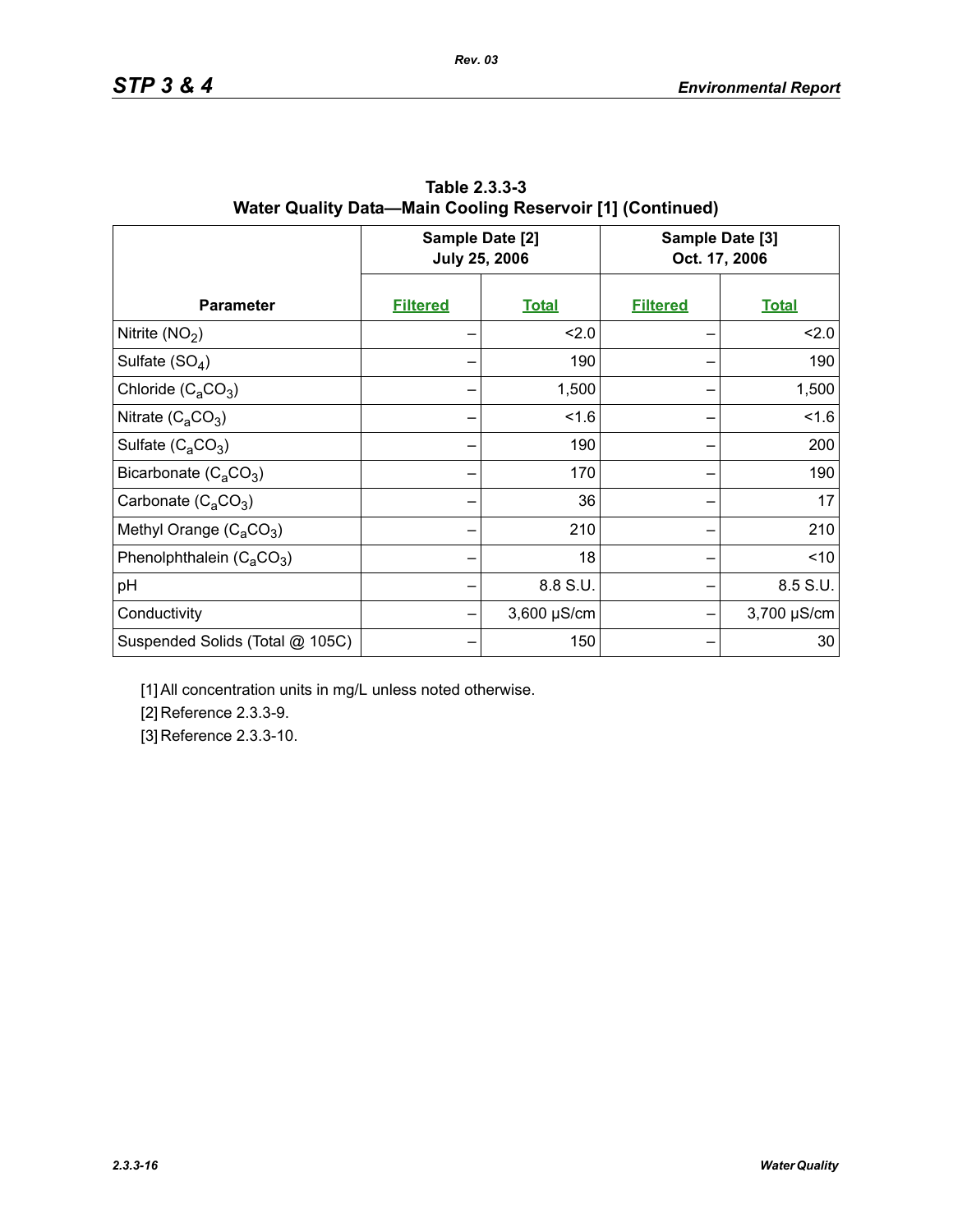| Medium:                        | <b>Surface Water</b>                           |                                                     |                                                     |                                       |                                                    | <b>Units: PicoCuries per</b><br>Kilogram                    |
|--------------------------------|------------------------------------------------|-----------------------------------------------------|-----------------------------------------------------|---------------------------------------|----------------------------------------------------|-------------------------------------------------------------|
|                                | <b>TOTAL</b><br><b>ANALYSES</b>                |                                                     | <b>INDICATOR</b>                                    |                                       | <b>LOCATION WITH HIGHEST ANNUAL</b><br><b>MEAN</b> |                                                             |
| <b>ANALYSIS</b><br><b>TYPE</b> | /NONROUTINE<br><b>MEASUREMENT</b><br>${\bf S}$ | <b>LOWER</b><br><b>LIMIT OF</b><br><b>DETECTION</b> | <b>LOCATIONS</b><br><b>MEAN [1]</b><br><b>RANGE</b> | <b>LOCATION</b><br><b>INFORMATION</b> | <b>MEAN [1]</b><br><b>RANGE</b>                    | <b>CONTROL LOCATIONS</b><br><b>MEAN [1]</b><br><b>RANGE</b> |
| Hydrogen-3<br>(Tritium)        | 12/0                                           | $2.6E + 02$                                         | $1.3E+04(4/8)$<br>$(1.2E+04 - 1.4E+04)$             | 3 miles SSE<br>(#216)                 | $1.3E+04(4/4)$<br>$(1.2E+04 - 1.4E+04)$            | $- (0/4)$                                                   |
| Iodine-131                     | 40/0                                           | $5.3E + 00$                                         | $- (0/27)$                                          |                                       |                                                    | $- (0/13)$                                                  |
| Cesium-134                     | 40/0                                           | $1.8E + 00$                                         | $- (0/27)$                                          |                                       |                                                    | $- (0/13)$                                                  |
| Cesium-137                     | 40/0                                           | $1.6E + 00$                                         | $-(0/27)$                                           |                                       |                                                    | $- (0/13)$                                                  |
| Manganese-54                   | 40/0                                           | $1.6E + 00$                                         | $- (0/27)$                                          |                                       |                                                    | $- (0/13)$                                                  |
| Iron-59                        | 40/0                                           | $5.1E+00$                                           | $- (0/27)$                                          |                                       |                                                    | $- (0/13)$                                                  |
| Cobalt-58                      | 40/0                                           | $1.7E + 00$                                         | $-(0/27)$                                           |                                       |                                                    | $- (0/13)$                                                  |
| Cobalt-60                      | 40/0                                           | $1.7E + 00$                                         | $-(0/27)$                                           |                                       |                                                    | $- (0/13)$                                                  |
| Zinc-65                        | 40/0                                           | $3.4E + 00$                                         | $- (0/27)$                                          |                                       |                                                    | $- (0/13)$                                                  |
| Zirconium-95                   | 40/0                                           | $3.1E + 00$                                         | $-(0/27)$                                           |                                       |                                                    | $- (0/13)$                                                  |
| Niobium-95                     | 40/0                                           | $2.1E+00$                                           | $-(0/27)$                                           |                                       |                                                    | $- (0/13)$                                                  |
| Lanthanum-140                  | 40/0                                           | $4.2E + 00$                                         | $- (0/27)$                                          |                                       |                                                    | $- (0/13)$                                                  |
| Barium-140                     | No Data                                        |                                                     |                                                     |                                       |                                                    |                                                             |

Water Quality *Water Quality 2.3.3-17*

*Rev. 03*

 $2.3.3 - 17$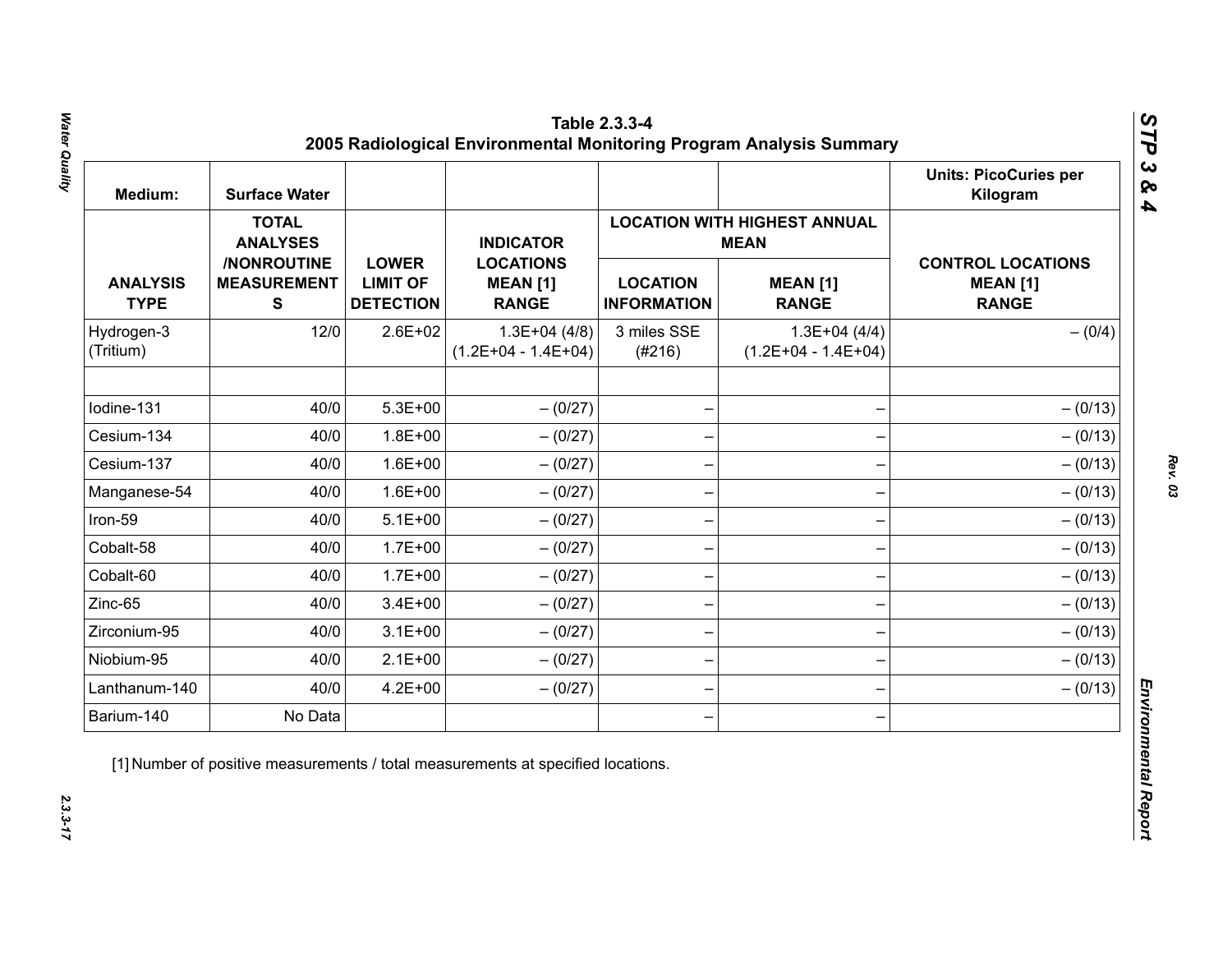| Year | West Branch of<br><b>Colorado River</b><br>(Offsite #213) | <b>Little Robbins</b><br>Slough<br>(Onsite #212) | East Branch of<br><b>Little Robbins</b><br>Slough<br>(Onsite #211) | Ditch NE of<br>(Onsite #229) | <b>MCR</b><br><b>Blowdown</b><br>(Onsite #237) | <b>MCR Blowdown</b><br>(Onsite #216) |
|------|-----------------------------------------------------------|--------------------------------------------------|--------------------------------------------------------------------|------------------------------|------------------------------------------------|--------------------------------------|
| 1995 | 505                                                       | 7,725                                            | 3,297                                                              | 3,576                        | 5,673                                          | 10.850                               |
|      | 1,661                                                     | 2,663                                            | 3,139                                                              | 3,428                        | 3,735                                          | 13,550                               |
|      | 2,630                                                     | 2,046                                            | 2,719                                                              | 3,110                        | 2,330                                          | 13,558                               |
|      | 1,758                                                     | 1,758                                            | 3,190                                                              | 1,382                        | 3,492                                          | 12,737                               |
| 1996 | 2,369                                                     | 2,207                                            | 3,038                                                              | 3,687                        | 3,065                                          | 16,638                               |
|      | 3,405                                                     | 2,820                                            | 3,029                                                              | 3,653                        | 4,132                                          | 17,410                               |
|      | 994                                                       | 782                                              | 1,860                                                              | 1,534                        | 3,420                                          | 13,877                               |
|      | 2,383                                                     | 3,317                                            | 2,903                                                              | 3,753                        | 3,904                                          | 9,678                                |
| 1997 | 269                                                       | 3,387                                            | 2,733                                                              | 2,752                        | 4,805                                          | 11,434                               |
|      | 2,322                                                     | 4,123                                            | 3,392                                                              | 4,593                        | 4,685                                          | 9,864                                |
|      | 183                                                       | 3,809                                            | 4,726                                                              | 5,506                        | 6,155                                          | 9,777                                |
|      | 1,954                                                     | 4,352                                            | 4,652                                                              | 5,745                        | 6,020                                          | 7,973                                |
| 1998 | 858                                                       | 5,086                                            | 5,038                                                              | 5,948                        | 6,665                                          | 9,042                                |
|      | 5,641                                                     | 4,382                                            | 4,382                                                              | 6,576                        | 6,713                                          | 9,223                                |
|      | 209                                                       | 209                                              | 4,828                                                              | 5,755                        | 6,052                                          | 9,481                                |
|      | 498                                                       | 4,491                                            | 5,297                                                              | 6,175                        | 7,628                                          | 10,815                               |
| 1999 | 2,939                                                     | 5,136                                            | 6,048                                                              | 6,199                        | 7,743                                          | 11,226                               |
|      | 5,637                                                     | 3,139                                            | 5,637                                                              | 6,095                        | 7,298                                          | 10,832                               |
|      | 6,093                                                     | 5,534                                            | 6,162                                                              | 6,598                        | 7,451                                          | 10,633                               |
|      | 2,715                                                     | 6,236                                            | 6,352                                                              | 6,944                        | 7,692                                          | 10,695                               |
| 2000 | 4,601                                                     | 5,920                                            | 6,182                                                              | 6,230                        | 7,114                                          | 11,039                               |
|      | 5,876                                                     | 5,502                                            | 5,747                                                              | 6,015                        | 6,400                                          | 11,385                               |
|      | 5,732                                                     | 5,813                                            | 5,618                                                              | 6,595                        | 5,697                                          | 9,203                                |
|      | 5,391                                                     | 5,727                                            | 5,866                                                              | 6,731                        | 6,355                                          | 8,931                                |
| 2001 | 1,905                                                     | 5,468                                            | 5,681                                                              | 5,938                        | 7,289                                          | 8,179                                |
|      | 1,890                                                     | 3,111                                            | 5,501                                                              | 4,945                        | 6,546                                          | 9,646                                |
|      | 1,016                                                     | 2,429                                            | 5,803                                                              | 3,657                        | 7,527                                          | 9,342                                |
|      | 2,110                                                     | 5,630                                            | 5,480                                                              | 6,090                        | 4,110                                          | 9,290                                |
| 2002 | 4,015                                                     | 6,257                                            | 5,860                                                              | 6,248                        | 7,460                                          | 9,756                                |
|      | 4,888                                                     | 4,636                                            | 5,526                                                              | 6,717                        | 6,890                                          | 9,911                                |
|      | 334                                                       | 2,259                                            | 4,935                                                              | 5,166                        | 8,496                                          | 10,744                               |
|      | 1,703                                                     | 5,308                                            | 4,447                                                              | 5,870                        | 6,366                                          | 10,535                               |
| 2003 | 1,800                                                     | 4,450                                            | 4,890                                                              | 5,738                        | 7,290                                          | 11,083                               |
|      | 2,126                                                     | 4,847                                            | 5,216                                                              | 4,163                        | 6,180                                          | 11,055                               |
|      | 271                                                       | 2,783                                            | 4,728                                                              | 4,135                        | 6,376                                          | 9,420                                |
|      | 4,094                                                     | 5,847                                            | 5,301                                                              | 6,505                        | 6,692                                          | 8,128                                |
| 2004 | 722                                                       | 4,377                                            | 4,704                                                              | 5,051                        | 6,690                                          | 9,433                                |
|      | 1,842                                                     | 1,649                                            | 4,959                                                              | 5,613                        | 6,564                                          | 10,978                               |
|      | 5,498                                                     | 3,898                                            | 4,545                                                              | 6,526                        | 7,129                                          | 8,917                                |
|      | 264                                                       | 4,078                                            | 5,508                                                              | 5,994                        | 6,699                                          | 9,228                                |
| 2005 | 3,040                                                     | 5,190                                            | 5,830                                                              | 6,230                        | 8,020                                          | 11,900                               |
|      | 2,470                                                     | 4,330                                            | 5,820                                                              | 1,970                        | 6,820                                          | 13,700                               |
|      | 1,580                                                     | 5,570                                            | 6,000                                                              | 6,400                        | 6,900                                          | 13,700                               |
|      | 3,907                                                     | 3,907                                            | 5,748                                                              | 6,267                        | 6,804                                          | 12,601                               |

**Table 2.3.3-5 Tritium Concentration in Surface Water Bodies (pCi/Liter)**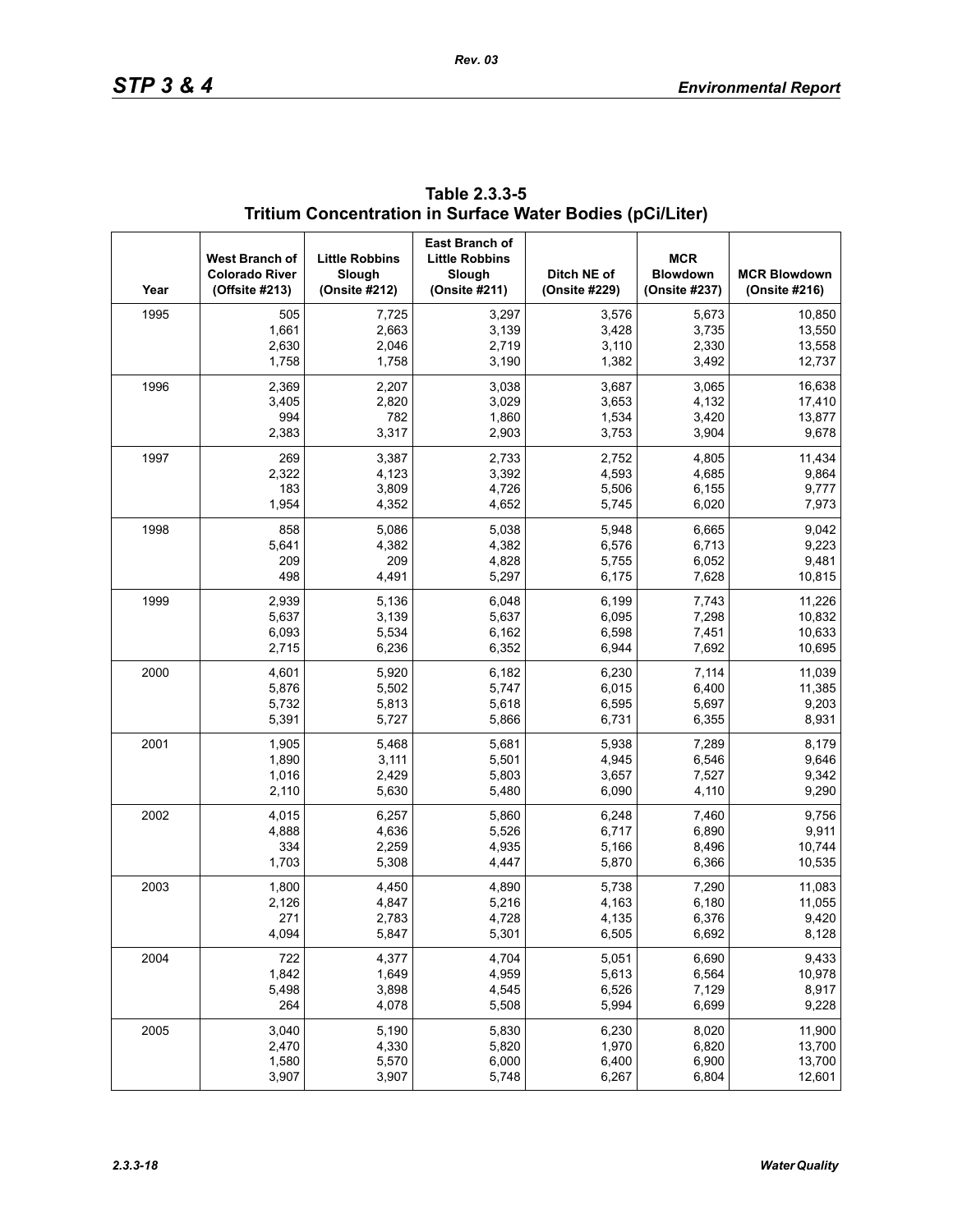| <b>DATE</b> | <b>MCR Relief Well (onsite)</b><br>#701 | <b>MCR Relief Well (onsite)</b><br>#238 |
|-------------|-----------------------------------------|-----------------------------------------|
| 1990        |                                         |                                         |
|             |                                         |                                         |
|             |                                         | 674                                     |
|             |                                         | 0                                       |
| 1991        |                                         | 1167                                    |
|             |                                         | 739                                     |
|             |                                         | 2194                                    |
|             |                                         | 2030                                    |
| 1992        |                                         | 2093                                    |
|             |                                         | 2360                                    |
|             |                                         | 2640                                    |
|             |                                         |                                         |
| 1993        |                                         | 2870                                    |
|             |                                         | 3151                                    |
|             |                                         | 4243                                    |
|             |                                         |                                         |
| 1994        |                                         | 0                                       |
|             |                                         | 5061                                    |
|             |                                         |                                         |
|             |                                         | 5497                                    |
| 1995        | 4784                                    |                                         |
|             | 4408                                    |                                         |
|             | 3770                                    | —                                       |
|             |                                         |                                         |
| 1996        | 3470                                    |                                         |
|             | 3279                                    |                                         |
|             | 3368                                    |                                         |
|             | 2842                                    |                                         |
| 1997        | 2958                                    |                                         |
|             | 3645                                    | —                                       |
|             | 5154                                    |                                         |
|             | 5757                                    |                                         |

**Table 2.3.3-6 Tritium Concentration (pCi/L) in Existing STP Site Pressure Relief Wells**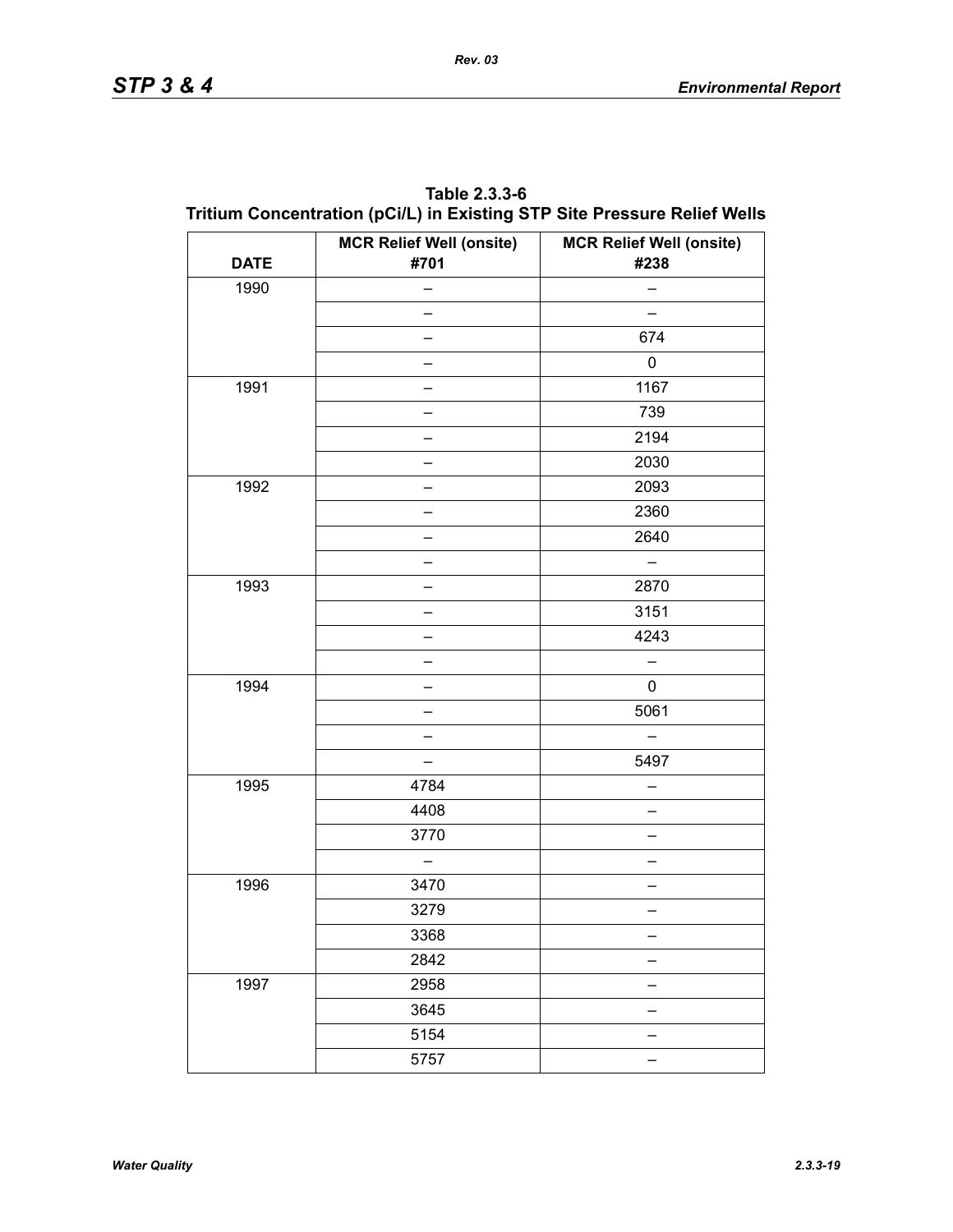| Table 2.3.3-6                                                                        |
|--------------------------------------------------------------------------------------|
| Tritium Concentration (pCi/L) in Existing STP Site Pressure Relief Wells (Continued) |

|             | <b>MCR Relief Well (onsite)</b> | <b>MCR Relief Well (onsite)</b> |
|-------------|---------------------------------|---------------------------------|
| <b>DATE</b> | #701                            | #238                            |
| 1998        | 6387                            | -                               |
|             | 7181                            |                                 |
|             | 7672                            |                                 |
|             | 7106                            |                                 |
| 1999        | 6975                            |                                 |
|             | 6505                            |                                 |
|             | 6526                            |                                 |
|             | 6553                            |                                 |
| 2000        | 6282                            |                                 |
|             | 5873                            |                                 |
|             | 5993                            |                                 |
|             | 6106                            |                                 |
| 2001        | 5546                            |                                 |
|             | 5817                            |                                 |
|             | 6262                            |                                 |
|             | 6143                            |                                 |
| 2002        | 6972                            |                                 |
|             | 6543                            |                                 |
|             | 5653                            |                                 |
|             | 6427                            |                                 |
| 2003        | 6098                            |                                 |
|             | 6257                            |                                 |
|             | 6052                            |                                 |
|             | 5882                            |                                 |
| 2004        | 5655                            |                                 |
|             | 5971                            |                                 |
|             | 6287                            |                                 |
|             | 5657                            |                                 |
| 2005        | 6030                            |                                 |
|             | 6259                            |                                 |
|             | 6535                            |                                 |
|             | 6082                            |                                 |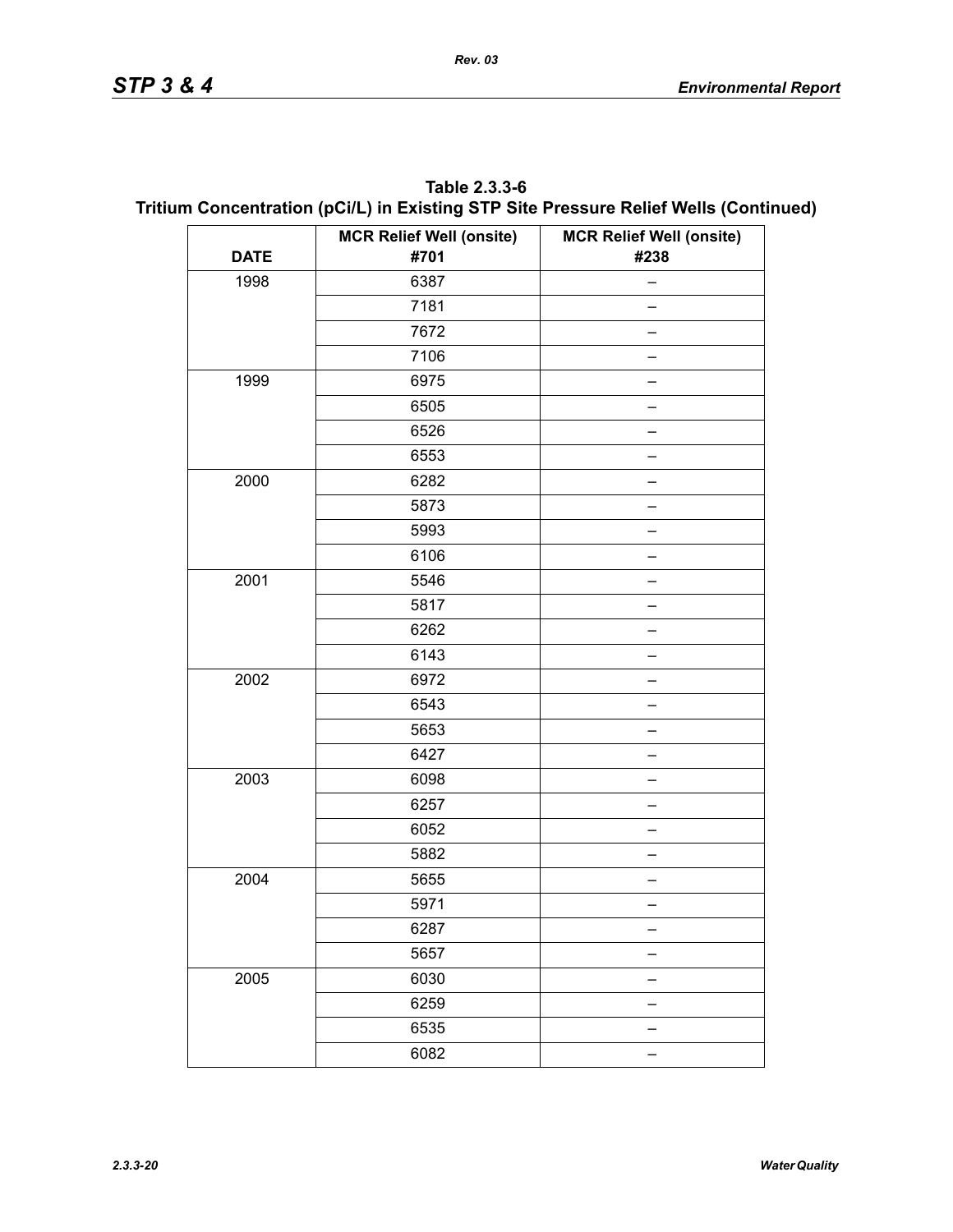| 12<br>22<br>20.7<br>11.7<br>9.82 |
|----------------------------------|
|                                  |
|                                  |
|                                  |
|                                  |
|                                  |
| 12                               |
| 12                               |
| 15.8                             |
| 10.7                             |
| $\qquad \qquad -$                |
|                                  |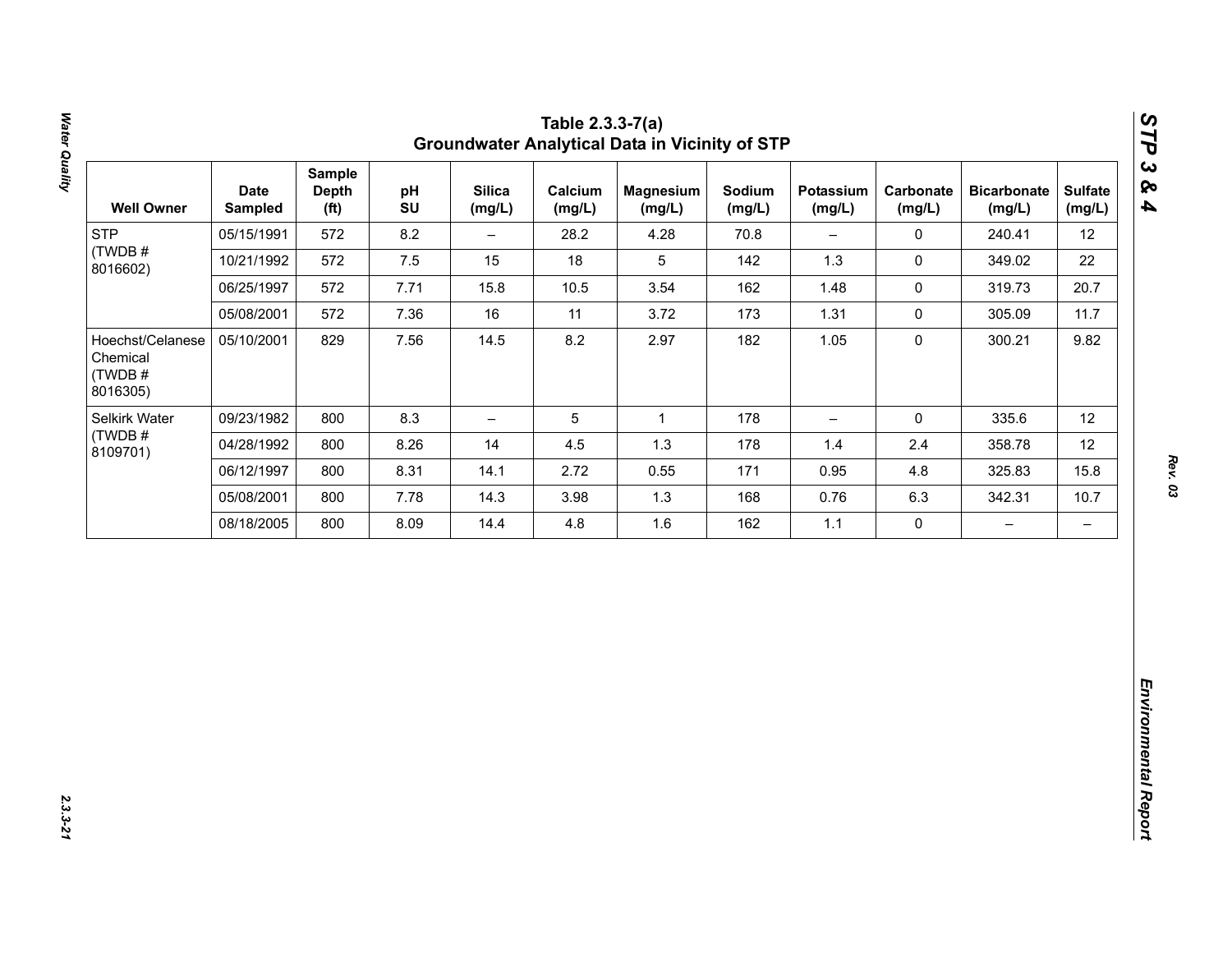| <b>STP</b><br>(TWDB                                    |            | <b>Depth</b><br>(f <sup>t</sup> ) | Chloride<br>(mg/L)       | <b>Fluoride</b><br>(mg/L) | <b>Nitrate</b><br>(mg/L) | <b>Dissolved</b><br><b>Solids</b><br>(mg/L) | <b>Specific</b><br>Cond.<br>$(\mu S/cm)$ | <b>Hardness</b><br>as $C_2CO_3$ | Sodium<br>$(\%)$ | Sodium<br><b>Absorption</b><br>Ratio | <b>Residual</b><br>$N_aCO_3$ |
|--------------------------------------------------------|------------|-----------------------------------|--------------------------|---------------------------|--------------------------|---------------------------------------------|------------------------------------------|---------------------------------|------------------|--------------------------------------|------------------------------|
| #8016602)                                              | 05/15/1991 | 572                               | 33                       | 0.37                      | 1.4                      | 268                                         | $\overline{\phantom{a}}$                 | 87                              | 63               | 3.28                                 | 2.18                         |
|                                                        | 10/21/1992 | 572                               | 45.5                     | 1.05                      | 2.66                     | 424                                         | 692                                      | 65                              | 82               | 7.63                                 | 4.41                         |
|                                                        | 06/25/1997 | 572                               | 68.9                     | 1.49                      | < 0.18                   | 441                                         | 750                                      | 40                              | 89               | 11.04                                | 4.43                         |
|                                                        | 05/08/2001 | 572                               | 109                      | 0.79                      | < 0.09                   | 476                                         | 865                                      | 42                              | 89               | 11.51                                | 4.15                         |
| Hoechst/<br>Celanese<br>Chemical<br>(TWDB<br>#8016305) | 05/10/2001 | 829                               | 120                      | 0.86                      | < 0.09                   | 487                                         | 888                                      | 32                              | 92               | 13.85                                | 4.27                         |
| Selkirk Water                                          | 09/23/1982 | 800                               | 84                       | 0.9                       | 0.45                     | 446                                         | 830                                      | 16                              | 95               | 19.01                                | 5.17                         |
| (TWDB#<br>8109701)                                     | 04/28/1992 | 800                               | 54                       | 0.99                      | 0.18                     | 445                                         | 766                                      | 16                              | 95               | 19.02                                | 5.63                         |
|                                                        | 06/12/1997 | 800                               | 48.6                     | 0.88                      | < 0.18                   | 419                                         | 719                                      | $\boldsymbol{9}$                | 97               | 24.73                                | 5.32                         |
|                                                        | 05/08/2001 | 800                               | 57                       | 0.86                      | < 0.09                   | 431                                         | 749                                      | 15                              | 95               | 18.7                                 | 5.51                         |
|                                                        | 08/18/2005 | 800                               | $\overline{\phantom{0}}$ | $\overline{\phantom{m}}$  | $\overline{\phantom{0}}$ | $\overline{\phantom{0}}$                    | 735                                      | 19                              | 95               | 16.35                                | $\overline{\phantom{m}}$     |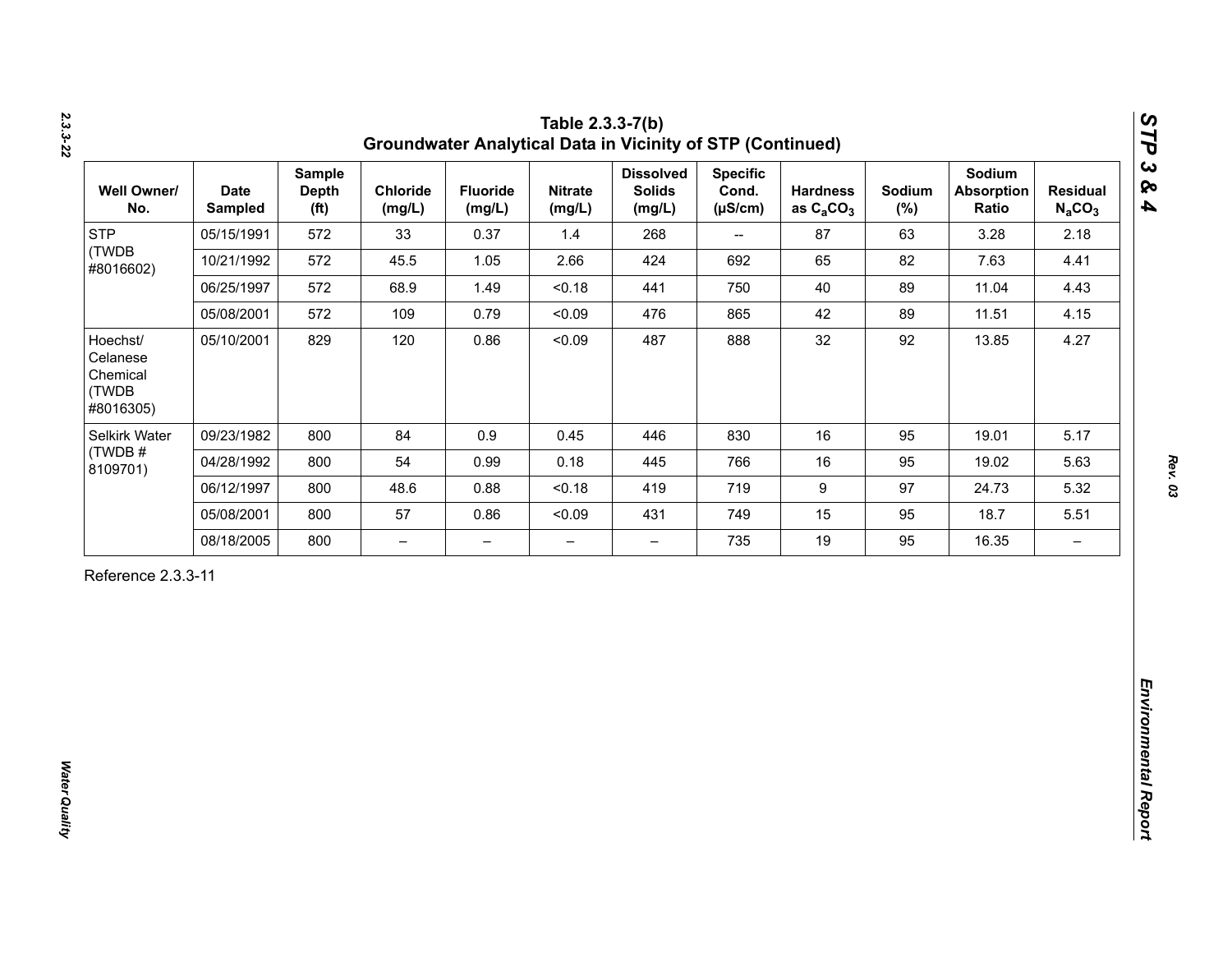| Medium:                 | <b>Drinking Water</b> |                  |                                           |                          |                                                    | <b>Units: PicoCuries per Kilogram</b>     |
|-------------------------|-----------------------|------------------|-------------------------------------------|--------------------------|----------------------------------------------------|-------------------------------------------|
| <b>ANALYSIS</b>         | <b>TOTAL ANALYSES</b> | <b>LOWER</b>     | <b>INDICATOR</b><br><b>LOCATIONS</b>      |                          | <b>LOCATION WITH HIGHEST ANNUAL</b><br><b>MEAN</b> | <b>CONTROL LOCATIONS</b>                  |
| <b>TYPE</b>             | /NONROUTINE           | <b>LIMIT OF</b>  | MEAN (f)*                                 | <b>LOCATION</b>          | $MEAN(f)^*$                                        | $MEAN(f)^*$                               |
|                         | <b>MEASUREMENTS</b>   | <b>DETECTION</b> | <b>RANGE</b>                              | <b>INFORMATION</b>       | <b>RANGE</b>                                       | <b>RANGE</b>                              |
| Gross Beta              | 26/0                  | $1.8E + 00$      | $1.8E+00(12/13)$<br>$(1.2E+00 - 3.0E+00)$ | 14 miles NNE<br>(#228)   | $2.3E+00(13/13)$<br>$(1.4E+00 - 4.3E+00)$          | $2.3E+00(13/13)$<br>$(1.4E+00 - 4.3E+00)$ |
| Hydrogen-3<br>(tritium) | 8/0                   | $2.6E + 02$      | $- (0/4)$                                 |                          |                                                    | $- (0/4)$                                 |
| Iodine-131              | 26/0                  | $3.2E + 00$      | $- (0/13)$                                | $\overline{\phantom{m}}$ | $\qquad \qquad -$                                  | $- (0/13)$                                |
| Cesium-134              | 26/0                  | $2.0E + 00$      | $- (0/13)$                                | $\overline{\phantom{m}}$ | $\overline{\phantom{m}}$                           | $- (0/13)$                                |
| Cesium-137              | 26/0                  | $1.9E + 00$      | $- (0/13)$                                | -                        |                                                    | $- (0/13)$                                |
| Manganese-54            | 26/0                  | $1.8E + 00$      | $- (0/13)$                                | $\qquad \qquad -$        | $\qquad \qquad -$                                  | $- (0/13)$                                |
| Iron-59                 | 26/0                  | 4.9E+00          | $- (0/13)$                                | $\overline{\phantom{0}}$ | $\qquad \qquad -$                                  | $- (0/13)$                                |
| Cobalt-58               | 26/0                  | $1.8E + 00$      | $- (0/13)$                                | $\overline{\phantom{m}}$ | $\overline{\phantom{0}}$                           | $- (0/13)$                                |
| Cobalt-60               | 26/0                  | $1.9E + 00$      | $- (0/13)$                                | $\overline{\phantom{m}}$ | $\qquad \qquad -$                                  | $- (0/13)$                                |
| Zinc-65                 | 26/0                  | 4.0E+00          | $- (0/13)$                                | $\overline{\phantom{0}}$ | $\qquad \qquad -$                                  | $- (0/13)$                                |
| Zirconium-95            | 26/0                  | $3.3E + 00$      | $- (0/13)$                                | $\overline{\phantom{m}}$ | $\qquad \qquad -$                                  | $- (0/13)$                                |
| Niobium-95              | 26/0                  | $2.2E + 00$      | $- (0/13)$                                | $\overline{\phantom{m}}$ | $\qquad \qquad -$                                  | $- (0/13)$                                |
| Lanthanum-140           | 26/0                  | $3.1E + 00$      | $- (0/13)$                                | $\overline{\phantom{m}}$ | $\overline{\phantom{m}}$                           | $- (0/13)$                                |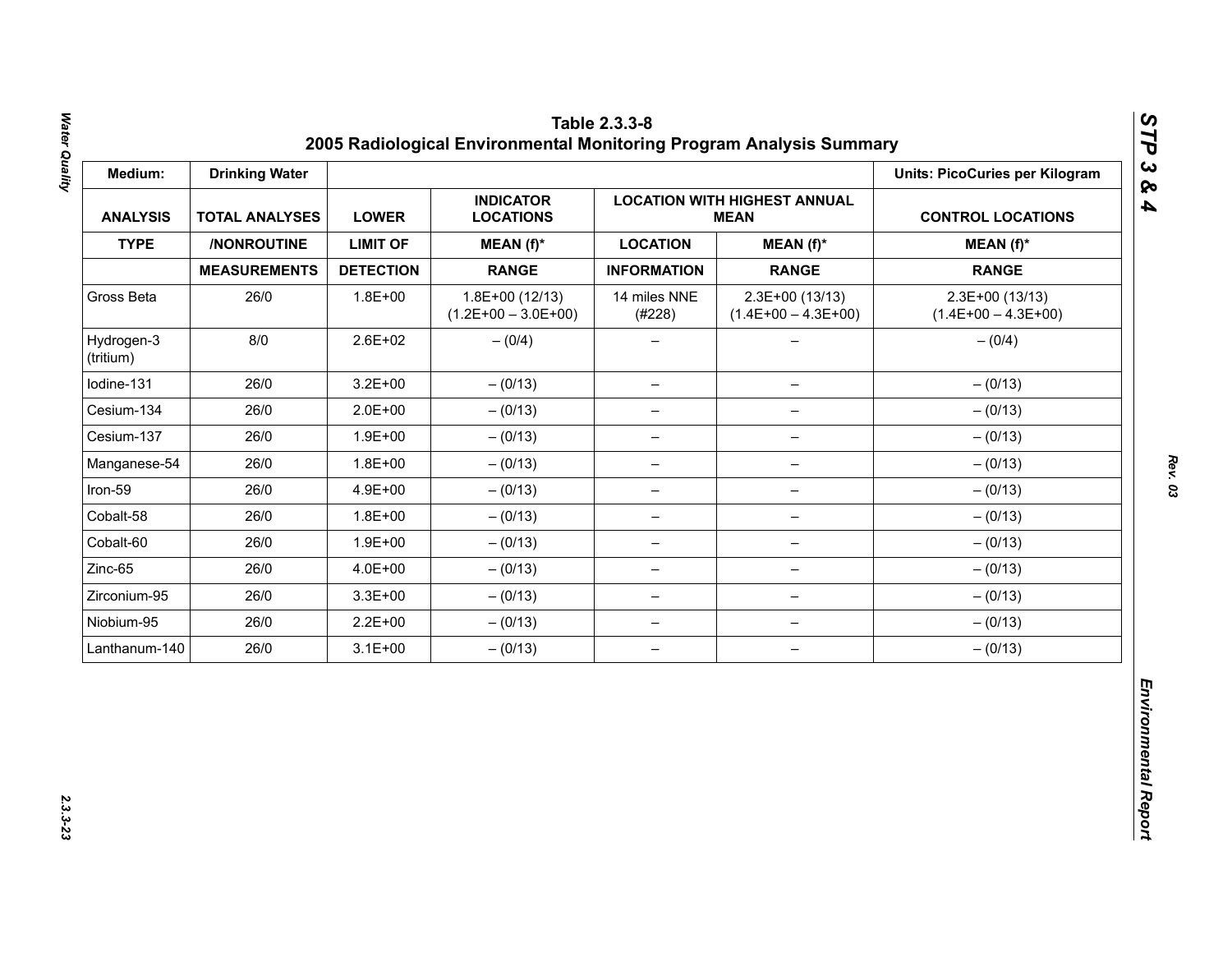| Medium:                 |                       | Groundwater (On site test well) |                                           |                          |                                          | <b>Units: PicoCuries</b><br>per Kilogram |
|-------------------------|-----------------------|---------------------------------|-------------------------------------------|--------------------------|------------------------------------------|------------------------------------------|
| <b>ANALYSIS</b>         | <b>TOTAL ANALYSES</b> | <b>LOWER</b>                    | <b>INDICATOR LOCATIONS</b>                |                          | <b>LOCATION WITH HIGHEST ANNUAL MEAN</b> | <b>CONTROL</b><br><b>LOCATIONS</b>       |
| <b>TYPE</b>             | /NONROUTINE           | <b>LIMIT OF</b>                 | $MEAN(f)^*$                               | <b>LOCATION</b>          | $MEAN(f)^*$                              | $MEAN(f)^*$                              |
|                         | <b>MEASUREMENTS</b>   | <b>DETECTION</b>                | <b>RANGE</b>                              | <b>INFORMATION</b>       | <b>RANGE</b>                             | <b>RANGE</b>                             |
| Hydrogen-3<br>(tritium) | 6/0                   | 2.6E+02                         | $1.2E + 03(6/6)$<br>$(1.0E+03 - 1.6E+03)$ | 3.8 miles S<br>(#235)    | $1.2E+03(6/6)$<br>$(1.0E+03 - 1.6E+03)$  | no samples                               |
| lodine-131              | 6/0                   | $5.3E + 00$                     | $- (0/6)$                                 | $\qquad \qquad -$        | $\overline{\phantom{0}}$                 | no samples                               |
| Cesium-134              | 6/0                   | $1.9E + 00$                     | $- (0/6)$                                 | $\qquad \qquad -$        | $\overline{\phantom{0}}$                 | no samples                               |
| Cesium-137              | 60                    | $1.8E + 00$                     | $-(0/6)$                                  | $\overline{\phantom{a}}$ | $\qquad \qquad -$                        | no samples                               |
| Manganese-54            | 6/0                   | $1.7E + 00$                     | $- (0/6)$                                 | $\overline{\phantom{m}}$ | -                                        | no samples                               |
| Iron-59                 | 6/0                   | $5.4E + 00$                     | $- (0/6)$                                 | $\qquad \qquad -$        | -                                        | no samples                               |
| Cobalt-58               | 6/0                   | $1.8E + 00$                     | $- (0/6)$                                 | $\overline{\phantom{m}}$ | $\qquad \qquad -$                        | no samples                               |
| Cobalt-60               | 6/0                   | $1.7E + 00$                     | $- (0/6)$                                 | $\overline{\phantom{m}}$ | $\qquad \qquad -$                        | no samples                               |
| Zinc-65                 | 6/0                   | $3.6E + 00$                     | $-(0/6)$                                  | $\overline{\phantom{m}}$ | $\qquad \qquad -$                        | no samples                               |
| Zirconium-95            | 6/0                   | $3.2E + 00$                     | $-(0/6)$                                  | $\qquad \qquad -$        | -                                        | no samples                               |
| Niobium-95              | 6/0                   | $2.2E + 00$                     | $-(0/6)$                                  | $\qquad \qquad -$        | $\overline{\phantom{a}}$                 | no samples                               |
| Lanthanum-140           | 6/0                   | $4.1E + 00$                     | $-(0/6)$                                  | $\qquad \qquad -$        | $\qquad \qquad -$                        | no samples                               |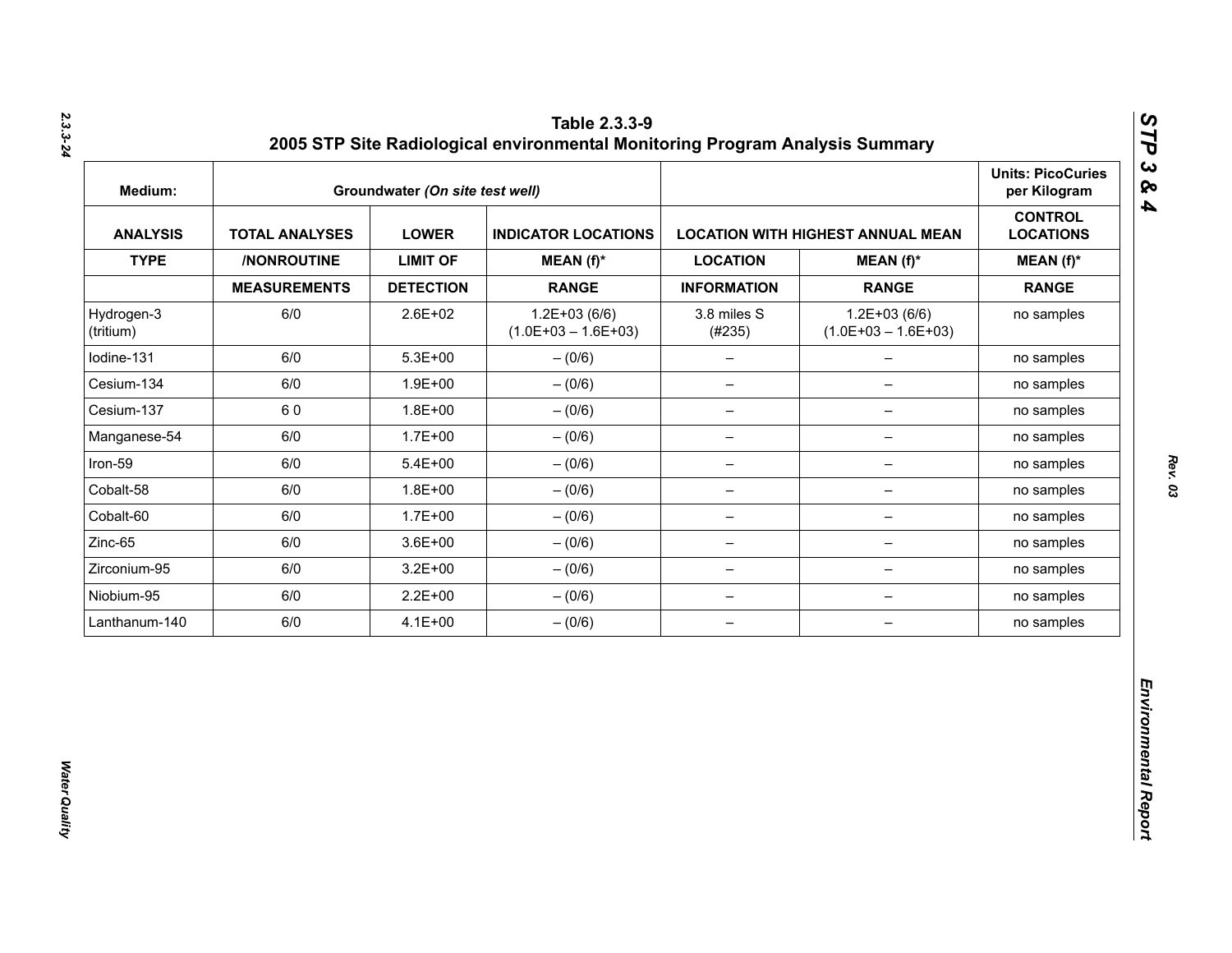|                               |                                       |                                  |            |                                  |                          | <b>Tritium Activity Level</b> | (picocuries/Liter)       |                                  |                          |                                  |
|-------------------------------|---------------------------------------|----------------------------------|------------|----------------------------------|--------------------------|-------------------------------|--------------------------|----------------------------------|--------------------------|----------------------------------|
|                               |                                       |                                  |            | <b>COLLECTION</b><br><b>DATE</b> |                          |                               |                          | <b>COLLECTION</b><br><b>DATE</b> |                          | <b>COLLECTION</b><br><b>DATE</b> |
| <b>STATION</b><br><b>CODE</b> | <b>LOCATION</b><br><b>DESCRIPTION</b> | <b>GPS</b><br><b>COORDINATES</b> | <b>LSN</b> | week of<br>4/10/2006             | <b>LSN</b>               | 04/27/06                      | <b>LSN</b>               | 05/03/06                         | <b>LSN</b>               | 08/21/06                         |
| 255                           | Piezometer Well<br>#415 depth 110'    | 28° 44.770<br>96° 00.435         | 40689      | $<$ LLD                          | $\overline{\phantom{0}}$ |                               |                          |                                  | $\overline{\phantom{0}}$ |                                  |
| 256                           | Piezometer Well<br>#417 depth 100'    | 28° 46.636<br>96° 00.416         | 40690      | $<$ LLD                          | $\qquad \qquad -$        | $\overline{\phantom{0}}$      | $\qquad \qquad -$        |                                  | $\overline{\phantom{0}}$ |                                  |
| 257                           | Piezometer Well<br>#421-02 depth 80'  | 28° 44.821<br>96° 04.964         | 40691      | $<$ LLD                          | $\overline{\phantom{0}}$ | $\overline{\phantom{0}}$      | $\overline{\phantom{0}}$ | $\overline{\phantom{0}}$         | $\overline{\phantom{0}}$ | $\equiv$                         |
| 258                           | Piezometer Well<br>#435-01 depth 50'  | 28° 45.832<br>96° 04.863         | 40692      | $<$ LLD                          | $\overline{\phantom{0}}$ | $\overline{\phantom{0}}$      | $\overline{\phantom{0}}$ | $\!-$                            | $\overline{\phantom{0}}$ | $\overline{\phantom{m}}$         |
| 259                           | Piezometer Well #35-<br>02 depth 50'  | 28° 45.831<br>96° 04.856         | 40693      | 593                              | 40751                    | 340                           |                          |                                  | 41413<br>41414           | 309<br>444                       |
| 260                           | Piezometer Well<br>#37 depth 74'      | 28° 44.467<br>96° 02.425         | 40693      | $<$ LLD                          | $\overline{\phantom{0}}$ | $\overline{\phantom{0}}$      | $\overline{\phantom{0}}$ | $\equiv$                         | $\overline{\phantom{0}}$ | $\rightarrow$                    |
| 261                           | Piezometer Well<br>#446 depth 78'     | 28° 45.182<br>96° 00.208         | 40695      | $<$ LLD                          | $\qquad \qquad -$        | $\qquad \qquad -$             | $\overline{\phantom{m}}$ | $\qquad \qquad -$                | $\overline{\phantom{0}}$ | $\overline{\phantom{0}}$         |

Water Quality *Water Quality 2.3.3-25*

*Rev. 03*

*STP 3 & 4*

2.3.3-25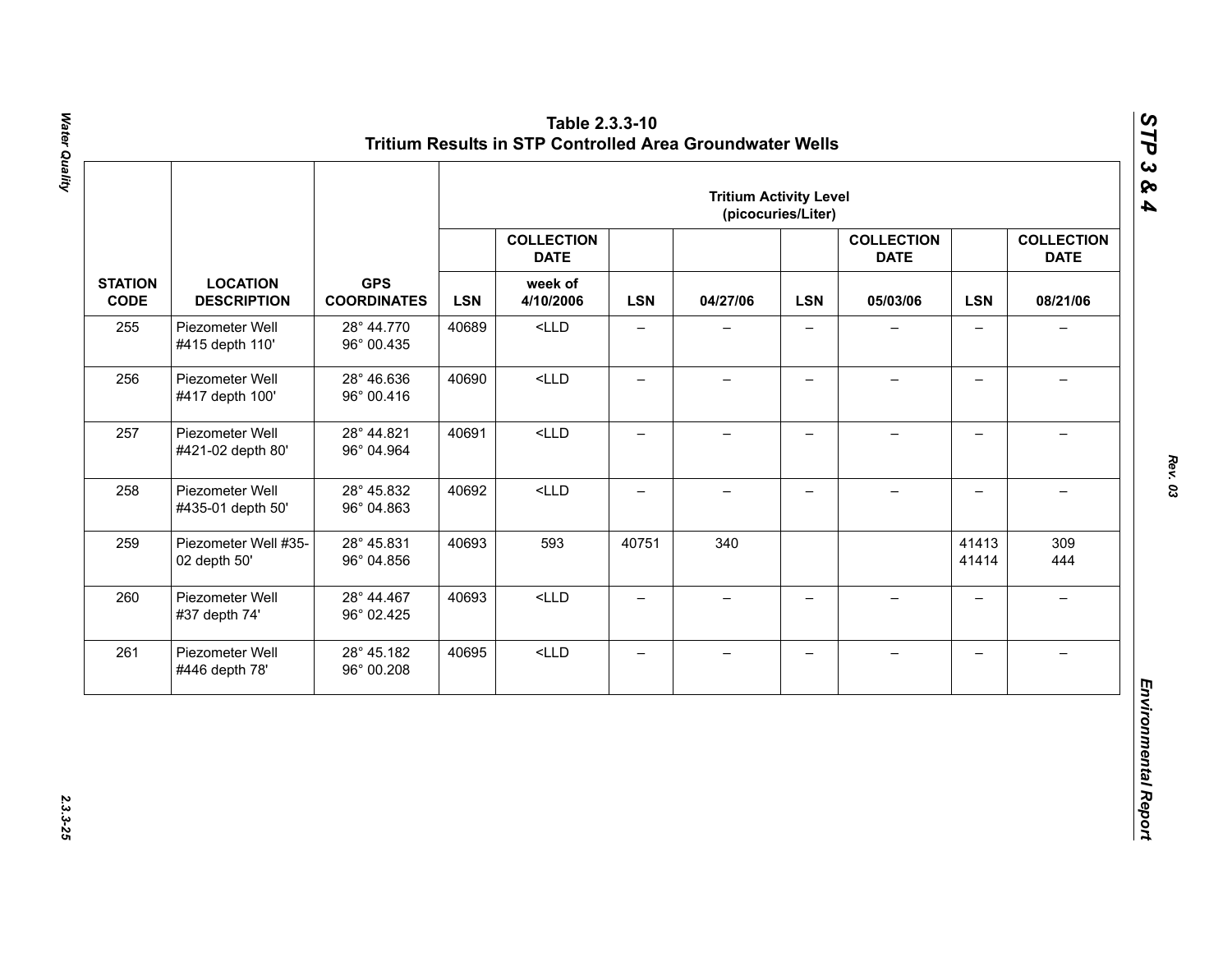|                               |                                                             |                                  |       |                                           |                          | <b>Tritium Activity Level</b> | (picocuries/Liter)       |                                  |                          |                                  |            |          |
|-------------------------------|-------------------------------------------------------------|----------------------------------|-------|-------------------------------------------|--------------------------|-------------------------------|--------------------------|----------------------------------|--------------------------|----------------------------------|------------|----------|
|                               |                                                             |                                  |       | <b>COLLECTION</b><br><b>DATE</b>          |                          |                               |                          | <b>COLLECTION</b><br><b>DATE</b> |                          | <b>COLLECTION</b><br><b>DATE</b> |            |          |
| <b>STATION</b><br><b>CODE</b> | <b>LOCATION</b><br><b>DESCRIPTION</b>                       | <b>GPS</b><br><b>COORDINATES</b> |       |                                           | <b>LSN</b>               | week of<br>4/10/2006          | <b>LSN</b>               | 04/27/06                         | <b>LSN</b>               | 05/03/06                         | <b>LSN</b> | 08/21/06 |
| 262                           | Piezometer Well #<br>446A depth 40'<br>North pipe           | 28° 45.183<br>96° 00.209         | 40696 | $<$ LLD                                   | $\qquad \qquad -$        | $\overline{\phantom{0}}$      | $\overline{\phantom{0}}$ |                                  | $\qquad \qquad -$        | $\overline{\phantom{0}}$         |            |          |
| 263                           | Piezometer Well #<br>447 depth 104'<br>South Pipe           | 28° 46.196<br>96° 00.235         | 40697 | $<$ LLD                                   | $\overline{\phantom{0}}$ | $\overline{\phantom{0}}$      | $\overline{\phantom{0}}$ |                                  | $\qquad \qquad -$        |                                  |            |          |
| 264                           | Piezometer Well #<br>447A depth 46'                         | 28° 46.197<br>96° 00.235         | 40698 | $<$ LLD                                   | —                        | $\overline{\phantom{0}}$      | $\overline{\phantom{0}}$ |                                  | $\overline{\phantom{0}}$ |                                  |            |          |
| 265                           | Piezometer Well #<br>602 depth 80'                          | 28° 48.178<br>96° 03.337         |       | NOT SAMPLED -<br>obstruction in well pipe | $-$                      | $-$                           | $\overline{\phantom{0}}$ |                                  | $\overline{\phantom{0}}$ |                                  |            |          |
| 266                           | Piezometer Well #<br>602A depth 40'                         | 28° 48.177<br>96° 03.337         | 40699 | $<$ LLD                                   | $\qquad \qquad -$        | $\overline{\phantom{0}}$      | $\qquad \qquad -$        |                                  | $\overline{\phantom{0}}$ |                                  |            |          |
| 267                           | Windmill North of<br>Heavy Haul Rd near<br><b>Well #417</b> | 28° 00.000<br>96° 00.000         | 40700 | $<$ LLD                                   | $\equiv$                 | $-$                           | $-$                      | $\!-$                            | $\overline{\phantom{0}}$ | $\overline{\phantom{0}}$         |            |          |
| 268                           | Windmill East of<br><b>MCR</b>                              | 28° 00.000<br>96° 00.000         | 40701 | $<$ LLD                                   | $\qquad \qquad -$        | $\overline{\phantom{0}}$      | —                        |                                  | $\qquad \qquad -$        |                                  |            |          |